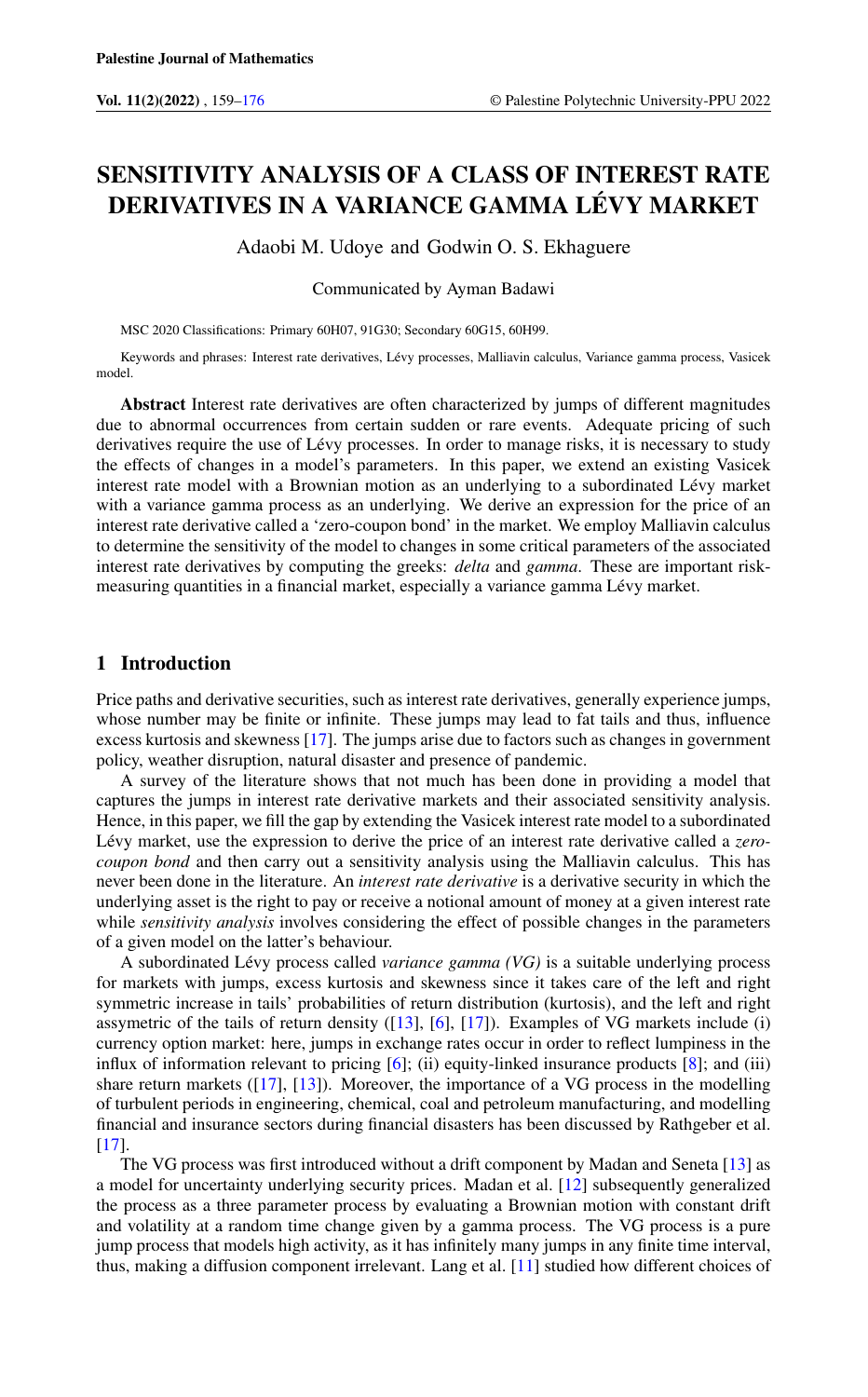interest rate models by banks affect the overall financial stability and observed that interest rate models which are empirically best fitting do not entail aggregate financial stability. Filipovic and Willems [\[9\]](#page-16-4) highlighted a structure based on jump-diffusions to price the term structure of dividends and interest rates while Mehrdoust et al. [\[14\]](#page-17-3) studied the pricing of Bermuda option on an interest rate derivative driven by mixed fractional Vasicek model. Orlando et al. [\[15\]](#page-17-4) observed that Cox-Ingersoll-Ross interest rate model is not suitable for modelling current market environment with negative short interest rates. Hence, we adopt and modify Vasicek interest rate model since it allows negative interest rates.

Bavouzet-Morel & Messaoud [\[2\]](#page-16-5) discussed a Malliavin calculus for jump processes by working on a space of simple functionals of a finite set of random variables while Petrou [\[16\]](#page-17-5) added some tools for the computation of sensitivities. Bayazit & Nolder [\[3\]](#page-16-6) extended Bavouzet-Morel & Messaoud [\[2\]](#page-16-5) and Petrou [\[16\]](#page-17-5) to sensitivity analysis of an option driven by an exponential Lévy process built from subordinated Lévy processes.

This paper extends the work of Bayazit  $\&$  Nolder [\[3\]](#page-16-6) to an interest rate derivative Lévy market. Our main results concern the derivation of zero-coupon bond price using a modified Vasicek interest rate model driven by a Lévy process whose jump part is a VG process; and the derivation of the greeks: *delta* and *gamma* for the derived price.

This work, therefore, focuses on an interest rate derivative market with jumps, excess kurtosis and skewness, by extending the well-known *Vasicek model* to a market driven by a VG process and derives the price of the zero-coupon bond. We obtain the associated greeks to determine the sensitivity of an interest rate derivative in such markets.

The rest of this paper is structured as follows. Section 2 is a collection of some basic notions and results such as the Lévy process, VG process and Malliavin calculus which are employed in subsequent sections. In Section 3, we derive the modified Vasicek model driven by the VG process and use the result to derive an expression for the price of the zero-coupon bond. In Section 4, we compute the greeks. The final part is devoted to a sensitivity analysis of interest rate derivatives.

## 2 Fundamental notions

In this section, we highlight some important mathematical tools employed in the work.

## 2.1 Lévy process

The key stochastic process which features in the following discussion is a Lévy process.

**Definition 2.1.** Let  $(\Omega, \mathcal{F}, \mathbb{P})$  be a probability space, where  $\Omega$  is a set,  $\mathcal{F}$  is a  $\sigma$ -algebra of subsets of  $\Omega$  and  $\mathbb P$  is a probability measure on  $(\Omega, \mathcal F)$ . We equip  $(\Omega, \mathcal F, \mathbb P)$  with a complete, right continuous filtration  $\mathbb{F} = (\mathcal{F}_t)_{t \in \mathbb{R}_+}$ . Then,  $(\Omega, \mathcal{F}, \mathbb{F}, \mathbb{P})$  is a filtered probability space. Let  $X = \{(X_t)_{0 \le t \le T}\}\$  with  $X_0 = 0$  a.s., be a càdlàg, adapted, real-valued stochastic process on  $(\Omega, \mathcal{F}, \mathbb{F}, \mathbb{P}).$ 

A stochastic process X is called a *Lévy process* if: (i)  $X_0 = 0$ , (ii) X has independent increments, (iii) X has stationary increments, (iv) X has left limits, and (v) X is stochastically continuous from the right.

**Proposition 2.2.** *(Lévy-Khintchine formula). If*  $X = (X_t)_{t \geq 0}$  *is a Lévy process, then the characteristic function*  $\phi_t$  *of*  $X_t$  *is given by* 

$$
\phi_t(u) = \mathbb{E}[e^{iuX_t}] = e^{t\psi(u)}, \qquad t \ge 0, \qquad u \in \mathbb{R}
$$

*where*  $\psi(u)$ *, called the characteristic exponent, is given by* 

$$
\psi(u) = ibu - \frac{\sigma^2}{2}u^2 + \int_{|x| \ge 1} (e^{iux} - 1)\nu(dx) + \int_{|x| < 1} (e^{iux} - 1 - iux)\nu(dx),
$$

 $\sigma^2 \geq 0$ ,  $b \in \mathbb{R}$ ,  $\nu$  is a measure on  $\mathbb{R} \setminus \{0\}$ , which counts the expected number of jumps, Z  $\mathbb{R}\backslash\{0\}$  $\min(1, |x|^2)\nu(dx) < \infty$  and  $\mathbb E$  denotes the mathematical expectation operator.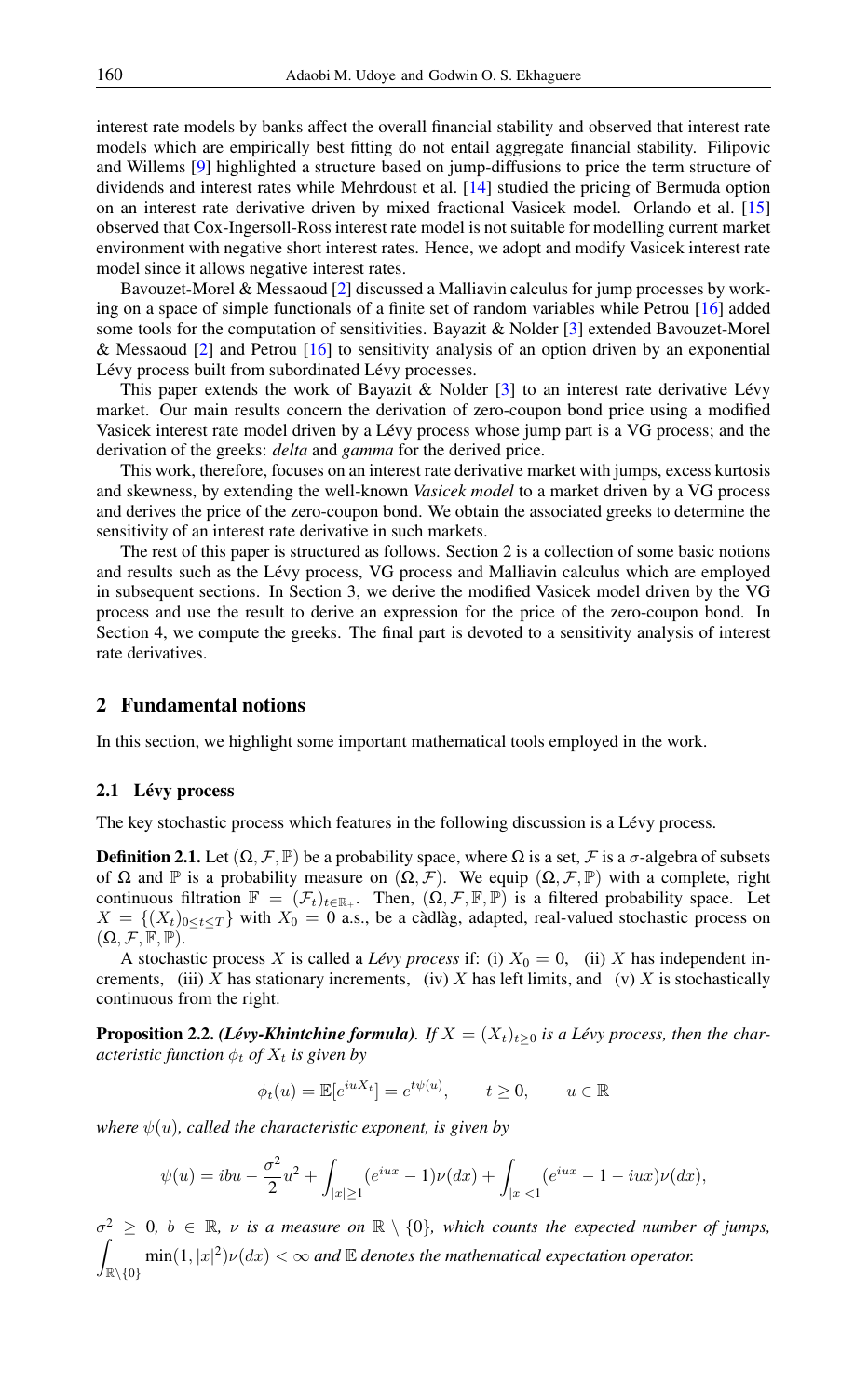The Lévy process is said to have a characteristic triplet  $(b, \sigma^2, \nu)$  and  $X_t$  may be written as

$$
X_t = (b - \int_{\mathbb{R}} x\nu(dx))t + \sigma W_t + \sum_{0 \le s \le t} \Delta X_t
$$

where  $W_t$  is a standard Brownian motion and  $\Delta X_t = X_t - X_{t-}$ .

Remark 2.3. In the next subsection, we introduce the subordinated Lévy process called *variance gamma (VG) process* needed in the derivation of our modified interest rate model.

#### 2.2 The variance gamma process

A gamma process is a random process with independent gamma distributed increments and an infinite number of jumps [\[12\]](#page-17-2). The density function of a gamma process  $G = G(t; \mu, \kappa)$  with mean  $\mu$  and variance  $\kappa$  is given by

$$
f_G(x) = \frac{\left(\frac{\mu}{\kappa}\right)^{\frac{\mu^2 t}{\kappa}} x^{\frac{\mu^2 t}{\kappa} - 1}}{\Gamma(\frac{\mu^2 t}{\kappa})} e^{-\frac{\mu}{\kappa}x}, \qquad x > 0, \ t \in \mathbb{R}^+
$$

where  $\Gamma(\cdot)$  is the gamma function. This density function has a semi-heavy right tail [\[16\]](#page-17-5). It is a pure jump increasing Lévy process with intensity measure  $\nu(x) = \frac{\mu^2 e^{-\frac{\mu}{k}x}}{x}$  $\frac{c}{\kappa x}, x > 0$ , and characteristic function given by

$$
\phi_t(u) = \left(1 - iu\frac{\kappa}{\mu}\right)^{-\frac{\mu^2 t}{\kappa}}, \ t \in \mathbb{R}^+, \ u \in \mathbb{R}.
$$

- Remark 2.4. 1. The VG process is a pure jump process with inter-arrival time that is a gamma process. It may be approximated by a compound Poisson process with high jump frequency and low jump magnitude  $([12], [13])$  $([12], [13])$  $([12], [13])$  $([12], [13])$  $([12], [13])$ . Its benefits include good empirical fit, long-tailedness and finite moment of all orders [\[12\]](#page-17-2).
	- 2. Let  $X_t(\theta, \tilde{\sigma})$  be an arithmetic Brownian motion with drift  $\theta$  and volatility  $\tilde{\sigma}$  given by

$$
X_t(\theta, \widetilde{\sigma}) = \theta t + \widetilde{\sigma} W_t
$$

where  $W_t = W(t)$  is a standard Brownian motion. A VG process is obtained by evaluating an arithmetic Brownian motion with drift  $\theta$  and volatility  $\tilde{\sigma}$  at a random time given by a gamma process having a mean  $\mu$  per unit time and a variance  $\kappa$ . The resulting VG process  $X_t(\tilde{\sigma}, \theta, \kappa)$  has parameters  $\theta$  and  $\kappa$ , for the control of skewness and kurtosis respectively. The VG process has the density function given by

$$
f_{VG}(x) = \int_0^\infty \frac{1}{\sqrt{2\pi\tilde{\sigma}^2 y}} \exp\left(-\frac{(x-\theta y)^2}{2\tilde{\sigma}^2 y}\right) \frac{y^{\left(\frac{t}{\kappa}-1\right)}\kappa^{\left(-\frac{t}{\kappa}\right)}e^{-\frac{y}{\kappa}}}{\Gamma(\frac{t}{\kappa})} dy
$$

and the characteristic function of  $X_t(\tilde{\sigma}, \theta, \kappa)$  is

$$
\phi_t(u) = (1 - i\theta\kappa u + \frac{1}{2}\tilde{\sigma}^2\kappa u^2)^{-t/\kappa}, t \ge 0.
$$

The Lévy measure for this VG process [\[12\]](#page-17-2) is

$$
\nu(x)dx = \frac{\exp(\frac{\theta x}{\tilde{\sigma}^2})}{\kappa |x|} \exp\bigg(-\tilde{\sigma}^{-1}\sqrt{2(\frac{1}{\kappa}) + \frac{\theta^2}{\tilde{\sigma}^2}} \mid x \mid \bigg) dx.
$$

3. Let Z denote the standard Gaussian random variable and  $G(t)$  denote a gamma process. A VG process that is derived from an arithmetic Brownian motion, with drift  $\theta$  and volatility  $\tilde{\sigma}$ , time-changed by a gamma process is given by ( [\[12\]](#page-17-2), [\[3\]](#page-16-6))

$$
X_t = \theta G(t) + \tilde{\sigma} W(G(t)) = \theta G(t) + \tilde{\sigma} \sqrt{G(t)} Z.
$$

4. The next subsection highlights some aspects of the Malliavin calculus that we employ in our discussion of sensitivity analysis in the sequel.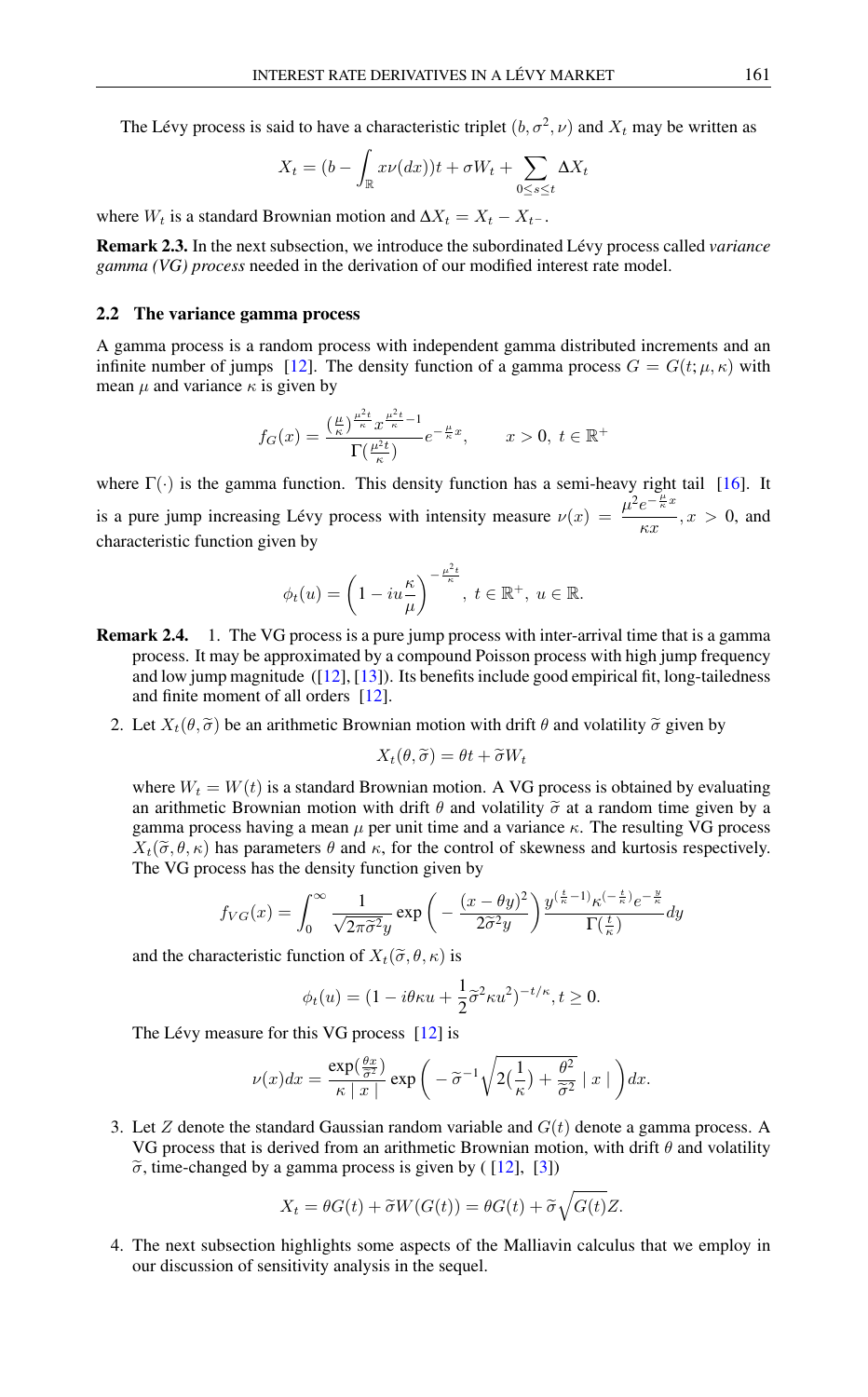## 2.3 Malliavin calculus for Lévy processes

Let  $(\Omega, \mathcal{F}, \mathbb{P})$  be a probability space. Let  $X_i$ ,  $i = 1, ..., n$  be a sequence of random variables with probability density functions which are piecewise differentiable. For  $p \ge 1$  and  $n \ge 1$ ,  $C^p(\mathbb{R}^n)$ is the space of functions that are p times continuously differentiable on  $\mathbb{R}^n$ . The following basic definitions will be employed in the sequel.

**Definition 2.5.** Let  $L^0(\Omega, \mathbb{R})$  be the linear space of all  $\mathbb{R}$ -valued random variables on  $(\Omega, \mathcal{B}, \mathbb{P})$ . A map  $F: (L^0(\Omega, \mathbb{R}))^n \to L^0(\Omega, \mathbb{R}), n \in \mathbb{N}$ , is called an  $(n, p)$ -*simple functional* of the *n* random variables if there exists an  $\mathbb{R}$ -valued function  $\widetilde{F} \in C^p(\mathbb{R}^n)$  such that

$$
F(X_1, ..., X_n)(\omega) = \widetilde{F}(X_1(\omega), ..., X_n(\omega)), \ \omega \in \Omega, \ X_1, ..., X_n \in L^0(\Omega, \mathbb{R}).
$$

We write  $S_{(n,p)}$  for the space of all  $(n, p)$ -simple functionals. An  $(n, p)$ -simple process of length n is a sequence of random variables  $U = (U_i)_{i \le n}$  such that  $U_i(\omega) = u_i(X_1(\omega), ..., X_n(\omega))$ where  $u_i \in C^p(\mathbb{R}^n)$ ,  $X_1, ..., X_n \in L^0(\Omega, \mathbb{R})$  and  $\omega \in \Omega$ .

We write  $P_{(n,p)}$  for the space of all  $(n, p)$ -simple processes.

**Definition 2.6.** Let  $F \in S_{(n,1)}$ , with  $F(X_1, ..., X_n)(\omega) = F(X_1(\omega), ..., X_n(\omega))$ ,  $\omega \in \Omega$ ,  $F \in \mathbb{R}^{n \times n}$  $C^1(\mathbb{R}^n)$ , and  $X_1, ..., X_n \in L^0(\Omega, \mathbb{R})$ . Define the operator  $D : S_{(n,1)} \to (P_{(n,0)})^n$ , called the *Malliavin derivative operator*, by  $DF = (D_iF)_{i \leq n}$  where

<span id="page-3-0"></span>
$$
D_i F(X_1, ..., X_n)(\omega) = (\partial_i \widetilde{F})(X_1(\omega), ..., X_n(\omega)) = \left(\frac{\partial \widetilde{F}}{\partial x_i}\right)(X_1(\omega), ..., X_n(\omega)), \ \omega \in \Omega.
$$
  
For  $n = 1$ ,  $DF(X)(\omega) = \frac{\partial \widetilde{F}}{\partial x}(X(\omega)).$  (2.1)

**Definition 2.7.** Let  $F = (F_1, ..., F_d)$  be a d-dimensional vector of simple functionals such that  $F_i \in S_{(n,1)}$ . The matrix  $\mathcal{M} = (\mathcal{M}(F)_{i,j})$  defined by

$$
\mathcal{M}(F)_{i,j} = \langle DF_i, DF_j \rangle_n = \sum_{m=1}^n D_m F_i D_m F_j
$$

is called the *Malliavin covariance matrix* of F [\[16\]](#page-17-5).

$$
\mathcal{M}(F)_{i,j} = DF_i DF_j, \text{ if } n = 1.
$$
 (2.2)

**Definition 2.8.** The *Skorohod integral operator*  $\delta: P_{(n,1)} \to S_{(n,0)}$  is defined for a simple process  $U \in P_{(n,1)}$  by

<span id="page-3-1"></span>
$$
\delta(U) = \sum_{i=1}^{n} \delta_i(U),
$$

where

$$
\delta_i(U)(X_1, ..., X_n) = -[D_i u_i(X_1, ..., X_n) + u_i(X_1, ..., X_n)\varphi_i(\mathbf{x})], \ U = (U_i)_{i=1,...,n},
$$
  

$$
U_i(\omega) = u_i(X_1(\omega), ..., X_n(\omega)), \ \omega \in \Omega, \ \mathbf{x} = x_1, ..., x_n;
$$

$$
\varphi_i(\mathbf{x}) = \frac{\partial \ln f_X(\mathbf{x})}{\partial x_i} = \left\{ \begin{array}{ll} \frac{f'_{X_i}(\mathbf{x})}{f_X(\mathbf{x})}, & \text{where } f_X(\mathbf{x}) \neq 0, \ 1 \leq i \leq n; \end{array} \right.
$$

and  $f_X(x)$  denotes the density function of the random variable X. **Definition 2.9.** The *Ornstein-Uhlenbeck* (*O-U*) *operator*  $L: S_{(n,2)} \to S_{(n,0)}$  is defined as

$$
(LF)(X_1, ..., X_n) = -\sum_{i=1}^n [(D_{ii}^2 \widetilde{F})(X_1, ..., X_n) + \varphi_i(\mathbf{x}) D_i \widetilde{F}(X_1, ..., X_n)],
$$

where  $X_1, ..., X_n \in L^0(\Omega, \mathbb{R})$ ,  $F \in S_{(n,2)}$  and  $\mathbf{x} = x_1, ..., x_n$ . This implies that

<span id="page-3-2"></span>
$$
(LF)(X) = -[DD\widetilde{F}(X) + \varphi(x)D\widetilde{F}(X)], \text{ if } n = 1
$$
\n(2.3)

<span id="page-3-3"></span>where

$$
\varphi(x) = \frac{\partial \ln f_X(x)}{\partial x} = \frac{f'_X(x)}{f_X(x)}, \ f_X(x) \neq 0.
$$
 (2.4)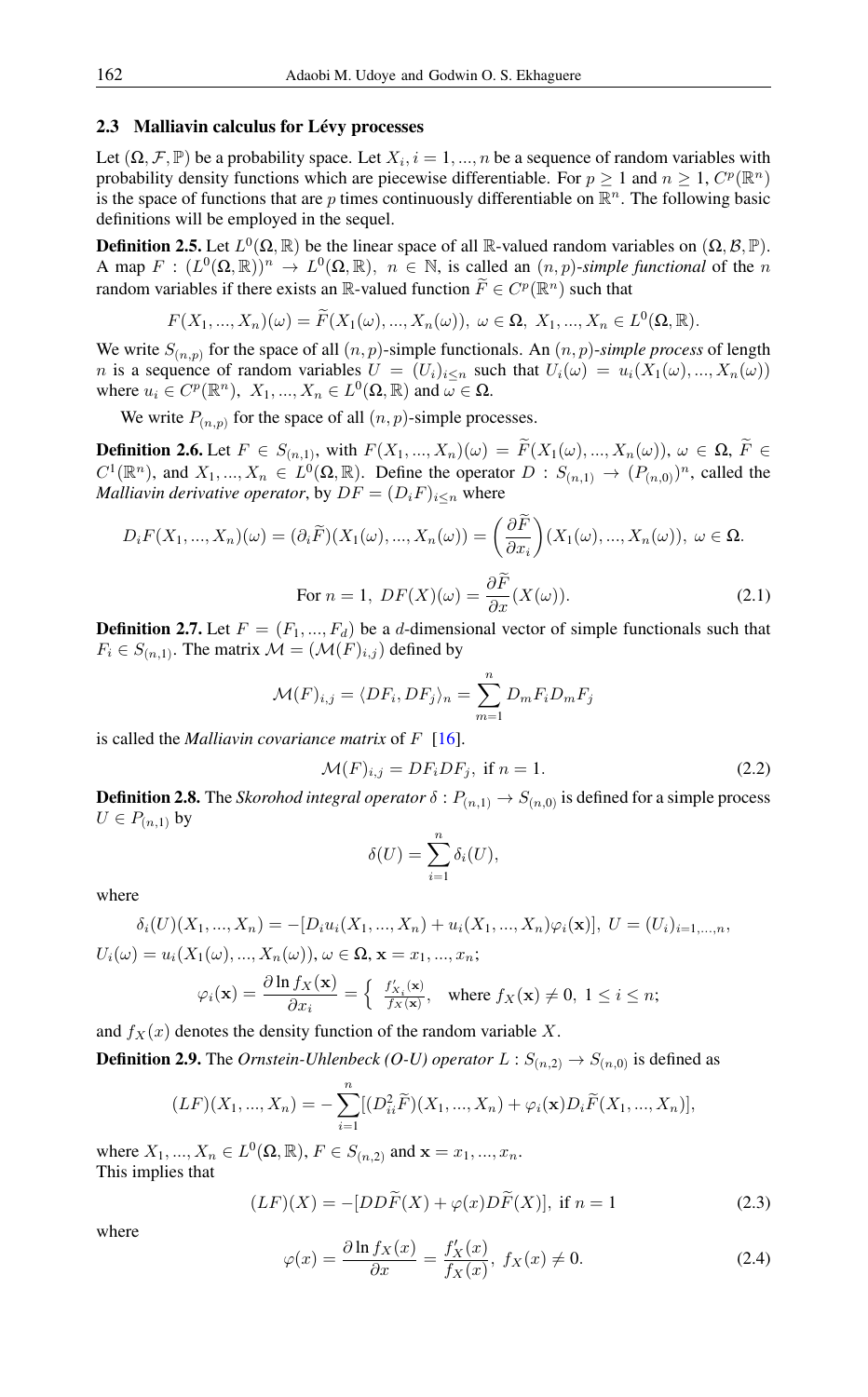### Malliavin Integration by Parts theorem

In the sensitivity analysis of interest rate derivatives, the following integration by parts theorem  $([16], [3])$  $([16], [3])$  $([16], [3])$  $([16], [3])$  $([16], [3])$ , of Malliavin calculus will be employed.

**Proposition 2.10.** *Let*  $(\Omega, \mathcal{F}, \mathbb{P})$  *be a probability space and*  $X_1, ..., X_n$  *a sequence of real-valued random variables on*  $(\Omega, \mathcal{F}, \mathbb{P})$ *. Let*  $P = (P_1, ..., P_d) \in (S_{(n,2)})^d$ ,  $Q \in S_{(n,1)}$ *, and*  $\mathcal{M} =$  $(M(P)_{ij})_{1\leq i\leq n,1\leq j\leq n}$  *be an invertible Malliavin covariance matrix with inverse denoted by*  $\mathcal{M}(P)^{-1} = (\mathcal{M}(P)_{ij})^{-1}_{1 \leq i \leq n, 1 \leq j \leq n}$ . Assume that  $\mathbb{E}[\det \mathcal{M}(P)^{-1}]^p < \infty$ ,  $p \geq 1$ , and  $\Phi : \mathbb{R}^d \to$ R *is a smooth bounded function with bounded derivative. Then,*

$$
\mathbb{E}[\partial_i \Phi(P)Q] = \mathbb{E}[\Phi(P)H_i(P,Q)] \quad \text{where } \mathbb{E}[H_i(P,Q)] < \infty,
$$

*and*

$$
H_i(P,Q) = \sum_{j=1}^n Q\mathcal{M}(P)_{ij}^{-1}LP_j - \mathcal{M}(P)_{ij}^{-1} \langle DP_j, DQ \rangle - Q\langle DP_j, D\mathcal{M}(P)_{ij}^{-1} \rangle, \ i = 1, 2, ..., n
$$

*is called the* Malliavin weight*.*

**Remark 2.11.** If  $d = n = 1$ , then the Malliavin weight is given by

$$
H(P,Q) = Q\mathcal{M}(P)^{-1}LP - \mathcal{M}(P)^{-1}\langle DP, DQ \rangle - Q\langle DP, D\mathcal{M}(P)^{-1} \rangle.
$$
 (2.5)

**Definition 2.12.** Let  $(\Omega, \mathcal{F}, \mathbb{P})$  be a probability space and let X be a càdlàg process such that (i)  $X_t$  is  $\mathcal{F}_t$ -measurable (i.e. adapted to the filtration) (ii)  $\mathbb{E}[|X_t|] < \infty$  for any  $t \geq 0$ . Then, X is called a *martingale* if for all  $s < t$ ,  $E[X_t | \mathcal{F}_s] = X_s$  where E is conditional expectation. Moreover, X is called a *semi-martingale* if for any  $t \ge 0$ ,  $X_t = X_0 + M_t + N_t$  where  $M_t$  and  $N_t$  denote a local martingale and an adapted process of finite variation, respectively [\[1\]](#page-16-7).

**Definition 2.13.** Let Y be a semi-martingale. The quadratic variation of Y is the non-anticipating càdlàg process given by  $[Y, Y]_t = |Y_t|^2 - 2 \int_0^t$  $\int_{0}^{1} Y_{s-} dY_{s}.$ 

In the next subsection, the Itô formula stated below will be employed.

**Theorem 2.14.** *Itô formula for semi-martingale* [\[4\]](#page-16-8). Let  $Y = (Y_t)_{0 \le t \le T}$  be a semi-martingale. If  $f:[0,T]\times\mathbb{R}\to\mathbb{R}$  is a  $C^{1,2}$  function, then

$$
f(t, Y_t) = f(0, Y_0) + \int_0^t \frac{\partial f}{\partial s}(s, Y_s)ds + \int_0^t \frac{\partial f}{\partial y}(s, Y_{s-})dY(s)
$$
  
+ 
$$
\frac{1}{2} \int_0^t \frac{\partial^2 f}{\partial y^2}(s, Y_s)d[Y, Y]_s^c + \sum_{0 \le s \le t, \Delta Y_s \neq 0} [f(s, Y_s) - f(s, Y_{s-}) - \Delta Y_s \frac{\partial f}{\partial y}(s, Y_{s-})]
$$

where  $[Y, Y]_s^c$  denotes the continuous part of the quadratic variation of Y.

Remark 2.15. In the next section, we derive expression for an extended Vasicek model driven by a VG process. The result is used to derive an expression for an interest rate derivative called *zero-coupon bond* driven by the VG process. Then, we apply Malliavin calculus in the sensitivity analysis of the interest rate derivative.

# 3 The short rate model under the VG process

Let  $P(t, T)$  be the value at time t of one currency unit received for sure at time T by an investor. This is called a *zero-coupon bond price* maturing with value 1 at time T. It can also be seen as a *discounting factor* for cash-flows occurring at time T.

We consider a zero-coupon bond whose underlying is a modified Vasicek (1977) interest rate model. The Vasicek model is a mean-reversion model given by the following stochastic differential equation for the interest rate  $r$ ,

<span id="page-4-0"></span>
$$
dr_t = a(b - r_t)dt + \sigma dX_t \tag{3.1}
$$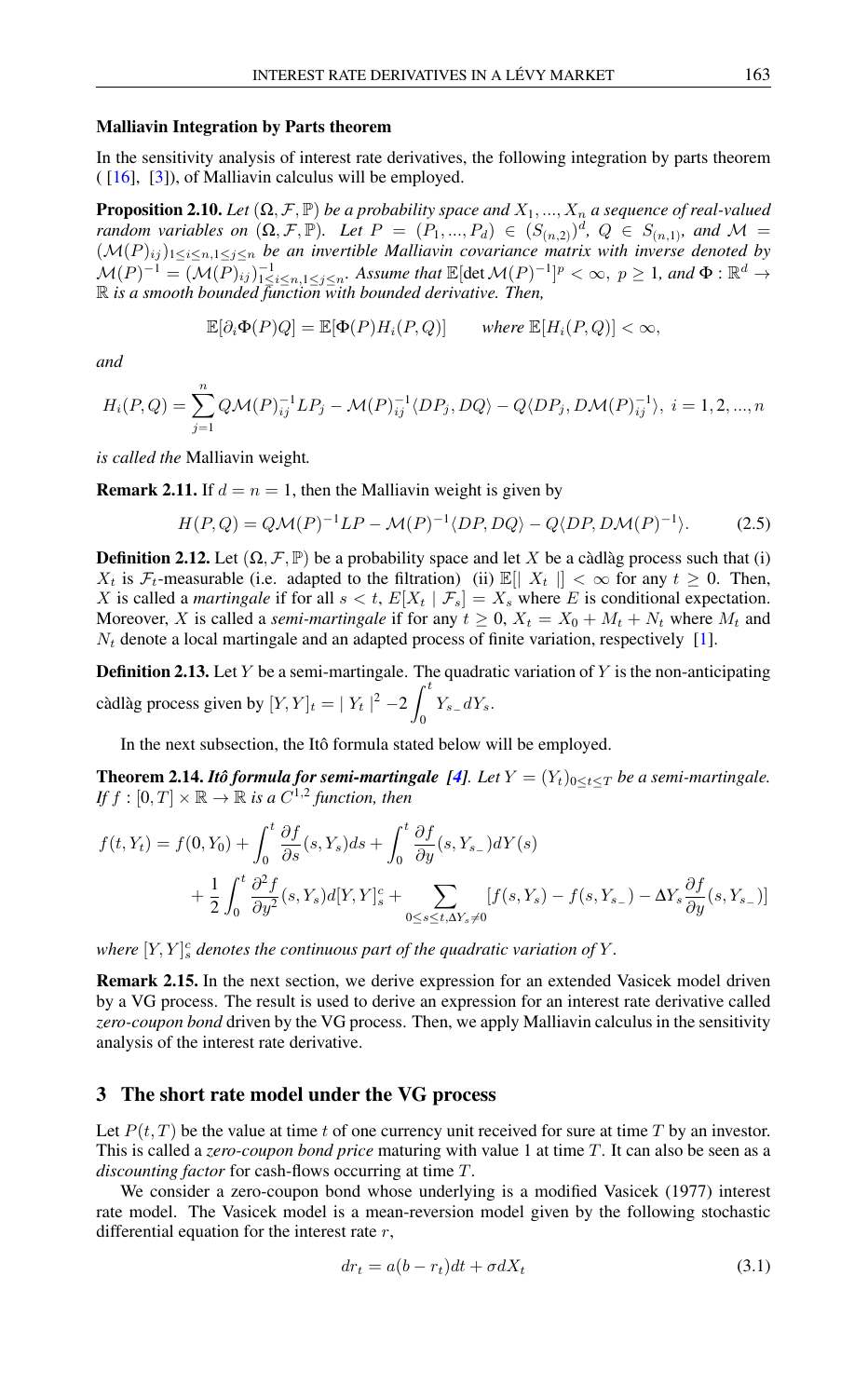where  $X_t = X(t)$  is a Lévy process, b is the long-term mean rate, a is the speed of mean reversion and  $\sigma$  is the volatility of the interest rate.

Integrating equation  $(3.1)$ , we obtain

<span id="page-5-1"></span>
$$
r_t = r_0 e^{-at} + b(1 - e^{-at}) + \sigma \int_0^t e^{-a(t-s)} dX_s.
$$
 (3.2)

We adopt the VG model given by  $X_t = \mathbf{w}t + \theta G_t + \tilde{\sigma}W(G_t)$  [\[10\]](#page-16-9) where w is the cumulant generating function given by  $w = -\frac{1}{4}$  $\frac{1}{t}\ln(\phi_t(-i)) = \frac{1}{\kappa}\ln(1-\theta\kappa-\frac{1}{2})$  $\frac{1}{2}\tilde{\sigma}^2 \kappa$ ) evaluated such that  $\phi_t = e^{-wt}$  [\[12\]](#page-17-2) and  $\phi_t(u) = (1 - i\theta\kappa u + \frac{1}{2}\tilde{\sigma}^2\kappa u^2)^{-t/\kappa}$  is the characteristic function of the time-changed arithmetic Brownian motion  $\theta G + \tilde{\sigma}W(G)$ . The parameter  $\kappa$  controls kurtosis time-changed arithmetic Brownian motion  $\theta \tilde{G}_t + \tilde{\sigma} W(G_t)$ . The parameter  $\kappa$  controls kurtosis which denotes the variance of the subordinator, and  $G_t = G(t)$  denotes the gamma process.  $\theta$ is the drift of the arithmetic Brownian motion which controls skewness and  $\tilde{\sigma}$  is the volatility of the arithmetic Brownian motion. We represent the standard Brownian motion as the process  $W$ such that  $W(t) - W(s) = \sqrt{t - s/2}, r, s \ge 0$  where Z is a  $N(0, 1)$  Gaussian random variable. Then,  $W(t) = \sqrt{t}Z$  and  $\mathbb{E}(W(t)W(s)) = \min(t, s)$ ,  $t, s \ge 0$ . Hence, we have

$$
dX_t = \mathbf{w}dt + \theta \Delta G(t) + \widetilde{\sigma} \Delta(\sqrt{G(t)})Z
$$

<span id="page-5-0"></span>where  $\Delta G(t) = G(t) - G(t_{-})$  and  $\Delta(\sqrt{G(t)}) = \sqrt{G(t)} - \sqrt{G(t_{-})}$ . Then,

$$
\int_0^t e^{-a(t-s)} dX_s = \frac{\mathbf{w}}{a} (1 - e^{-at}) + \theta \sum_{0 \le s \le t} \Delta G(s) e^{-a(t-s)} + \tilde{\sigma} \sum_{0 \le s \le t} \Delta \sqrt{G(s)} e^{-a(t-s)} Z. \tag{3.3}
$$

Substituting equation  $(3.3)$  into equation  $(3.2)$ , we have

$$
r_{t} = r_{0}e^{-at} + b(1 - e^{-at}) + \sigma \left(\frac{\mathbf{w}}{a}(1 - e^{-at}) + \theta \sum_{0 \le s \le t} \Delta G(s)e^{-a(t-s)} + \tilde{\sigma} \sum_{0 \le s \le t} \Delta \sqrt{G(s)}e^{-a(t-s)}Z\right).
$$
\n(3.4)

Using the above information, we proceed to obtain the expression for the zero-coupon bond.

### 3.1 Expression for a zero-coupon bond with a Vasicek short rate model

Let  $P = P(t, T)$  be the price of a zero-coupon bond. In a risk neutral world,

$$
dP(t,T) = r_t P dt + \sigma P dX_t.
$$
\n(3.5)

Applying Itô's formula, we have

$$
d\ln P = (r_t dt + \sigma dX_t) - \frac{1}{2}\sigma^2 (dX_t)^2.
$$

With

$$
X_t = \mathbf{w}t + \theta G(t) + \tilde{\sigma}\sqrt{G(t)}Z \Rightarrow dX_t = \mathbf{w}dt + \theta\Delta G(t) + \tilde{\sigma}\Delta\sqrt{G(t)}Z,
$$

we have

$$
(dX)^{2} = (\theta \Delta G(t) + \tilde{\sigma} \Delta \sqrt{G(t)}Z)^{2}.
$$

Hence,

<span id="page-5-2"></span>
$$
d\ln P = r_t dt + \sigma(\mathbf{w} dt + \theta \Delta G(t) + \tilde{\sigma} \Delta \sqrt{G(t)} Z) - \frac{1}{2} \sigma^2 (\theta \Delta G(t) + \tilde{\sigma} \Delta \sqrt{G(t)} Z)^2.
$$
 (3.6)

Integrating equation [\(3.6\)](#page-5-2), noting that  $P(T, T) = 1$ , we have

$$
\ln P(t,T) = -\bigg(\int_t^T r_u du + \int_t^T \sigma \mathbf{w} du + \sum_{0 \le u \le T} \sigma(\theta \Delta G(u) + \tilde{\sigma} \Delta \sqrt{G(u)} Z) - \sum_{0 \le u \le t} \sigma(\theta \Delta G(u) + \tilde{\sigma} \Delta \sqrt{G(u)} Z) - \frac{1}{2} \sigma^2 \bigg(\sum_{0 \le u \le T} \sigma^2 (\theta \Delta G(u) + \tilde{\sigma} \Delta \sqrt{G(u)} Z)^2 - \sum_{0 \le u \le t} (\theta \Delta G(u) + \tilde{\sigma} \Delta \sqrt{G(u)} Z)^2\bigg)\bigg),
$$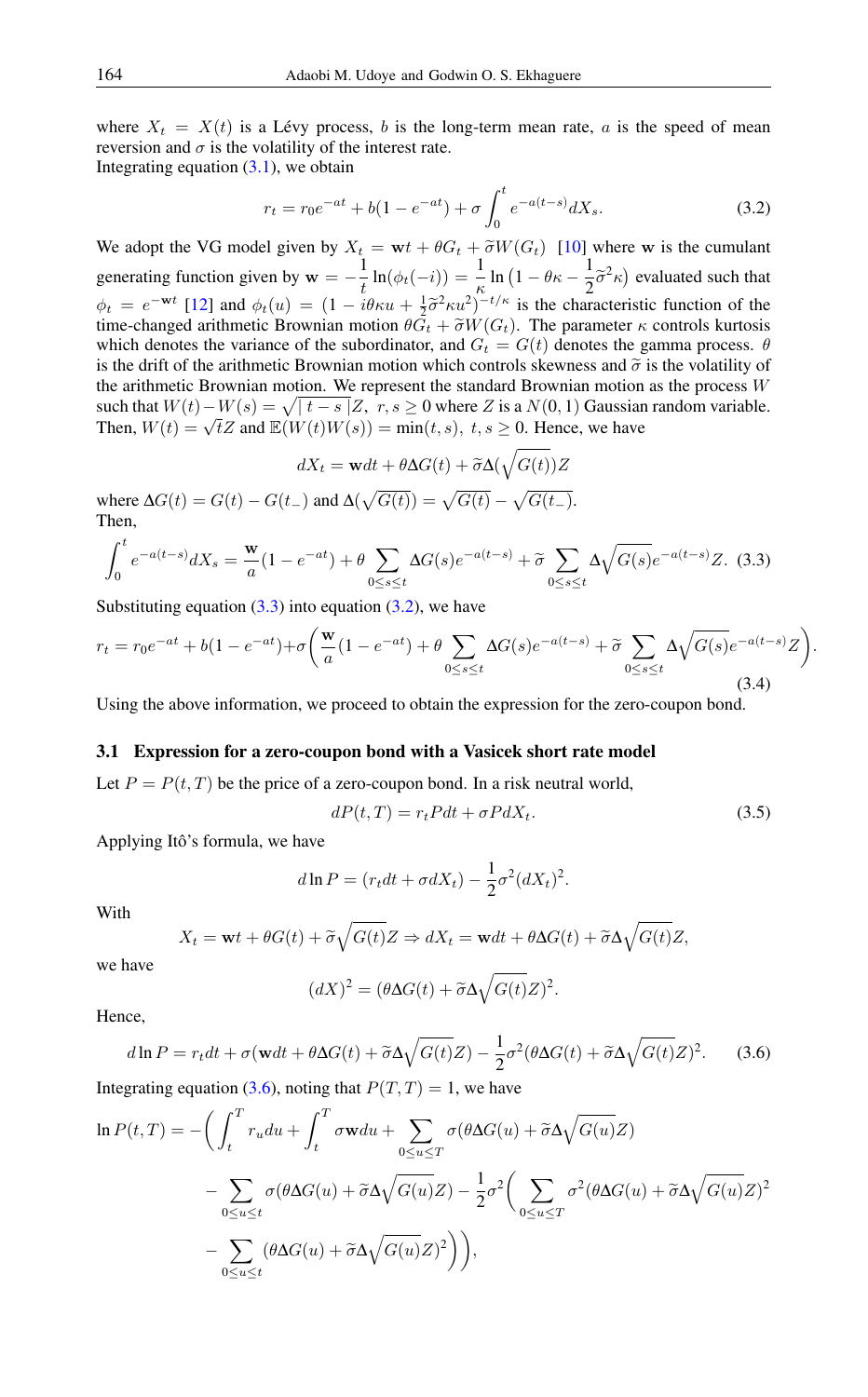whence

$$
P(t,T) = \exp\left(-\left(\int_t^T r_u du + \mathbf{w}\sigma[T-t] + \sigma \sum_{0 \le u \le T} (\theta \Delta G(u) + \tilde{\sigma}\Delta \sqrt{G(u)}Z)\right) - \sum_{0 \le u \le t} \sigma (\theta \Delta G(u) + \tilde{\sigma}\Delta \sqrt{G(u)}Z) - \sum_{0 \le u \le t} (\theta \Delta G(u) + \tilde{\sigma}\Delta \sqrt{G(u)}Z)^2\right)\right).
$$
\n(3.7)

Since

$$
r_t = r_0 e^{-at} + b(1 - e^{-at}) + \sigma \left( \frac{\mathbf{w}}{a} (1 - e^{-at}) + \theta \sum_{0 \le s \le t} \Delta G(s) e^{-a(t-s)} + \widetilde{\sigma} \sum_{0 \le s \le t} \Delta \sqrt{G(s)} e^{-a(t-s)} Z \right),
$$

we have

$$
\int_{t}^{T} r_{u} du = -\frac{r_{0}}{a} \left(e^{-aT} - e^{-at}\right) + b\left(T - t + \frac{1}{a} (e^{-aT} - e^{-at})\right) + \frac{\sigma \mathbf{w}}{a} \left[T - t + \frac{1}{a} (e^{-aT} - e^{-at})\right]
$$

$$
+ \sigma \left(\theta \sum_{0 \le u \le T} \sum_{0 \le s \le t} \Delta G(s) e^{-a(u-s)} + \tilde{\sigma} \sum_{0 \le u \le T} \sum_{0 \le s \le t} \Delta \sqrt{G(s)} e^{-a(u-s)} Z\right)
$$

$$
- \sigma \left(\theta \sum_{0 \le u \le t} \sum_{0 \le s \le t} \Delta G(s) e^{-a(u-s)} + \tilde{\sigma} \sum_{0 \le u \le t} \sum_{0 \le s \le t} \Delta \sqrt{G(s)} e^{-a(u-s)} Z\right).
$$

Hence, in a Lévy market driven by a VG process, the value of a zero-coupon bond is

<span id="page-6-0"></span>
$$
P(t,T) = \exp\left(-\left(\left[-\frac{r_0}{a}(e^{-aT}-e^{-at})+b(T-t+\frac{1}{a}(e^{-aT}-e^{-at}))\right.\right.\right.\left. + \frac{\sigma \mathbf{w}}{a}\left[T-t+\frac{1}{a}(e^{-aT}-e^{-at})\right]+\sigma \sum_{0\leq u\leq T}\sum_{0\leq s\leq t}\left(\theta\Delta G(s)e^{-a(u-s)}+\tilde{\sigma}\Delta\sqrt{G(s)}e^{-a(u-s)}Z\right)\right.\left. - \sigma \sum_{0\leq u\leq t}\sum_{0\leq s\leq t}\left(\theta\Delta G(s)e^{-a(u-s)}+\tilde{\sigma}\Delta\sqrt{G(s)}e^{-a(u-s)}Z\right)\right]+\mathbf{w}\sigma[T-t]\left. + \sigma \sum_{0\leq u\leq T}\left(\theta\Delta G(u)+\tilde{\sigma}\Delta\sqrt{G(u)}Z\right)-\sigma \sum_{0\leq u\leq t}\left(\theta\Delta G(u)+\tilde{\sigma}\Delta\sqrt{G(u)}Z\right)\left. - \frac{\sigma^2}{2}\left(\sum_{0\leq u\leq T}\left(\theta\Delta G(u)+\tilde{\sigma}\Delta\sqrt{G(u)}Z\right)^2-\sum_{0\leq u\leq t}\left(\theta\Delta G(u)+\tilde{\sigma}\Delta\sqrt{G(u)}Z\right)^2\right)\right)\right). \tag{3.8}
$$

Besides being a function of  $t$  and  $T$ , the expression on the right hand side of  $(3.8)$  also depends on  $r_0$ ,  $\sigma$ ,  $\tilde{\sigma}$ , w and Z. Consequently, in the sequel, we shall regard P as a function of  $t, T, r_0, \sigma$ ,  $\widetilde{\sigma}$ , w and Z.

Remark 3.1. We shall use the following information in the sequel.

$$
\sum_{t \le u \le T} f(u)\Delta(u) = \sum_{0 \le u \le T} f(u)\Delta(u) - \sum_{0 \le u \le t} f(u)\Delta(u)
$$

implies that when  $t = T$ , we have

$$
\sum_{t \le u \le T} f(u)\Delta(u) = 0.
$$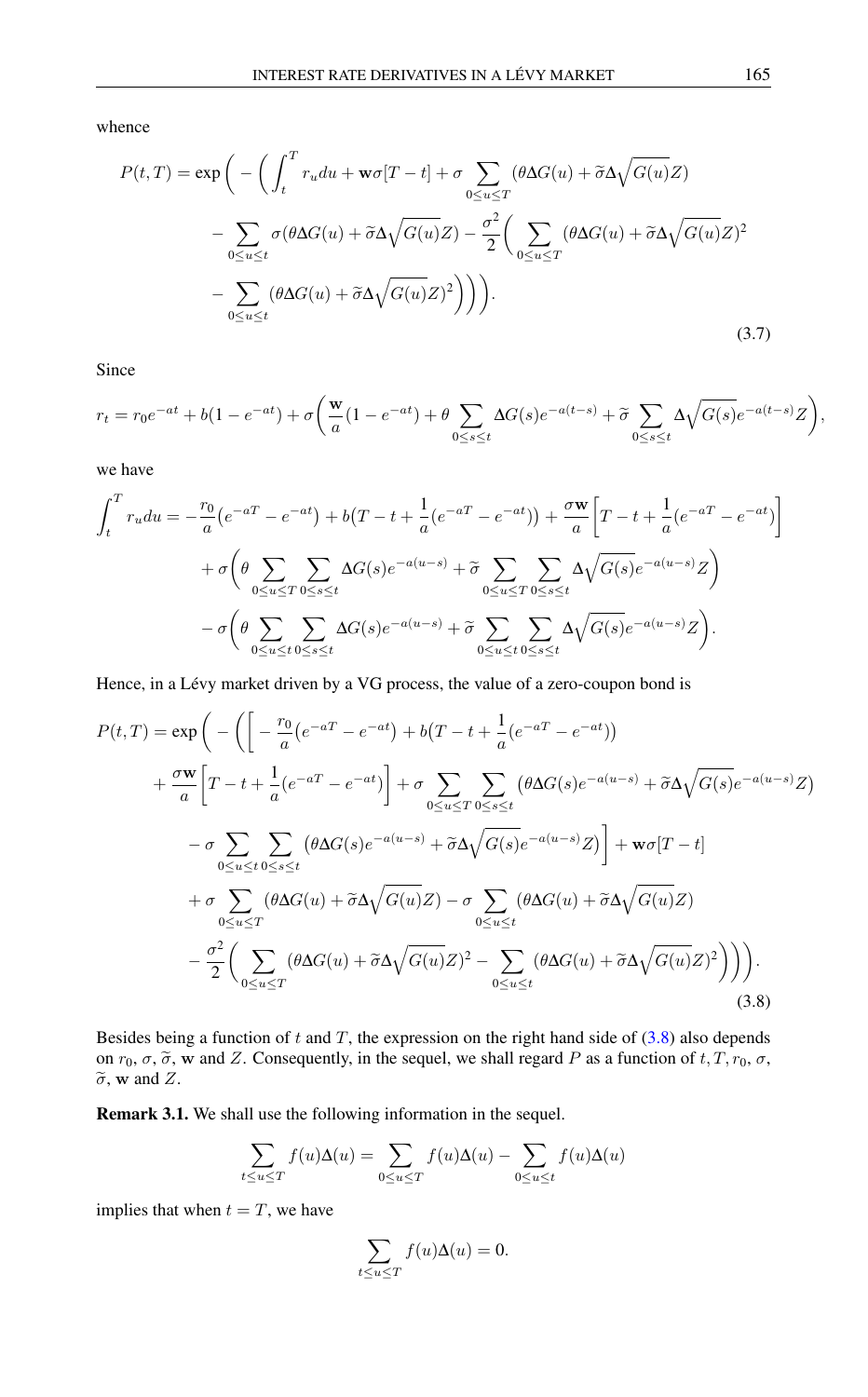<span id="page-7-0"></span>By Remark 3.1, the expression given by equation  $(3.8)$  becomes

$$
P(t,T) = \exp\left(-\left(\left[-\frac{r_0}{a}(e^{-aT} - e^{-at}) + b(T - t + \frac{1}{a}(e^{-aT} - e^{-at}))\right)\right.\right.\left. + \frac{\sigma \mathbf{w}}{a}\left[T - t + \frac{1}{a}(e^{-aT} - e^{-at})\right]\right.\left. + \sigma \sum_{t \le u \le T} \sum_{0 \le s \le t} \left(\theta \Delta G(s)e^{-a(u-s)} + \tilde{\sigma}\Delta \sqrt{G(s)}e^{-a(u-s)}Z\right)\right] + \mathbf{w}\sigma[T - t]\left. + \sigma \sum_{t \le u \le T} \left(\theta \Delta G(u) + \tilde{\sigma}\Delta \sqrt{G(u)}Z\right) - \frac{\sigma^2}{2}\left(\sum_{t \le u \le T} \left(\theta \Delta G(u) + \tilde{\sigma}\Delta \sqrt{G(u)}Z\right)^2\right)\right)\right)
$$
\n(3.9)

where  $w = \frac{1}{v}$  $\frac{1}{\kappa}\ln(1-\theta\kappa-\frac{1}{2})$  $\frac{1}{2}\widetilde{\sigma}^2\kappa$ ).

Remark 3.2. The above expression for the price of a zero-coupon bond will be used in the subsequent subsections.

Let P be the price of a zero-coupon bond. Suppose Q is of the form  $Q = \frac{\partial P}{\partial \eta}$  for some parameter  $\eta$  of the zero-coupon bond. By Proposition 2.2, equations [\(2.1\)](#page-3-0) and [\(2.2\)](#page-3-1) with  $i = j =$ 1, we write  $\mathcal{M}(P) = \langle DP, DP \rangle = DP \cdot DP$  for the Malliavin covariance matrix, with inverse  $\mathcal{M}(P)^{-1} = \frac{1}{\Delta A}$  $\frac{1}{\mathcal{M}(P)}$ , where DP is given by equation [\(2.1\)](#page-3-0). For a smooth function  $\Phi : \mathbb{R} \to \mathbb{R}$ , the following equation holds:

<span id="page-7-2"></span>
$$
E[\partial \Phi(P)Q] = \mathbb{E}[\Phi(P)H(P,Q)]
$$

where  $H(P,Q)$  is the Malliavin weight given by

$$
H(P,Q) = Q\mathcal{M}(P)^{-1}LP - \mathcal{M}(P)^{-1}\langle DP, DQ \rangle - Q\langle DP, D\mathcal{M}(P)^{-1} \rangle.
$$

Let P be the price of a zero-coupon bond given by equation  $(3.9)$ . Then, from Definition 2.6 with equations  $(2.3)$  and  $(2.4)$ , the Ornstein-Uhlenbeck  $(O-U)$  operator on P is given by

$$
LP(t, T, Z) = -[DDP(t, T, Z) + \varphi(z)DP(t, T, Z)]
$$
\n(3.10)

where DP denotes the Malliavin derivative of  $P(t, T, Z)$ ;  $Z \sim \mathcal{N}(0, 1)$ ;  $\varphi(z) = \frac{\partial \ln f_{\mathcal{N}}(z)}{\partial z} =$  $-z$ ,  $f_{\mathcal{N}}(z) \neq 0$ ; and  $f_{\mathcal{N}}(z)$  is the density function of the Gaussian random variable Z. We state Lemmas 3.1-3.4 which are necessary for Theorems 4.7 and 4.11.

<span id="page-7-1"></span>Lemma 3.3. *Let* P *be the price of a zero-coupon bond under the VG process. Then, the Malliavin derivative of* P *is given by*

$$
DP = -\left[\sigma\tilde{\sigma}\left(\sum_{t \le u \le T}\sum_{0 \le s \le t} \Delta\sqrt{G(s)}e^{-a(u-s)} + \sum_{t \le u \le T} (\Delta\sqrt{G(u)})\right)\right]
$$

$$
-\sigma^2\tilde{\sigma}\left(\sum_{t \le u \le T} (\theta\Delta G(u) + \tilde{\sigma}\Delta\sqrt{G(u)}Z)\Delta\sqrt{G(u)}\right)\right]P.
$$

*Proof.* Let  $P = P(t, T)$  be as given in equation [\(3.9\)](#page-7-0). Then, from Definition 2.3 and equation [\(2.1\)](#page-3-0), we obtain the Malliavin derivative

$$
DP = -\left[\sigma \sum_{t \le u \le T} \sum_{0 \le s \le t} \widetilde{\sigma} \Delta \sqrt{G(s)} e^{-a(u-s)} + \sigma \sum_{t \le u \le T} (\widetilde{\sigma} \Delta \sqrt{G(u)})\right] - \frac{\sigma^2 \widetilde{\sigma}}{2} \left(2 \sum_{t \le u \le T} (\theta \Delta G(u) + \widetilde{\sigma} \Delta \sqrt{G(u)} Z) \Delta \sqrt{G(u)}\right) P.
$$

Thus, the result follows.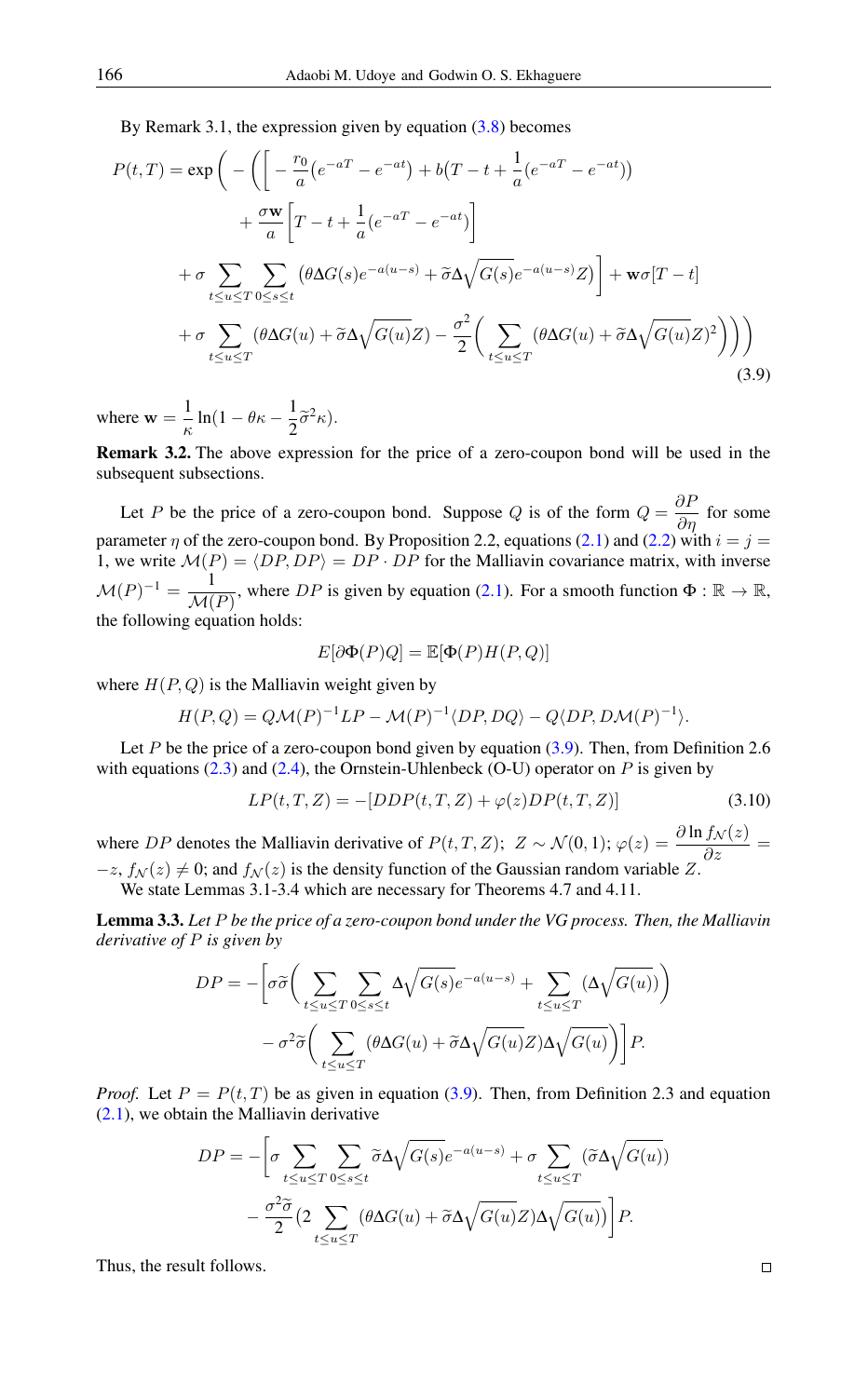<span id="page-8-0"></span>**Remark 3.4.** Lemma [3.3](#page-7-1) shows that  $DP \neq 0$  for all t. Thus, its inverse exists for all t.

<span id="page-8-2"></span>Lemma 3.5. *Let* P *be the price of a zero-coupon bond under the VG process and* L *be the Ornstein-Uhlenbeck operator as in equation [\(3.10\)](#page-7-2). Then*

<span id="page-8-3"></span>
$$
LP = -\left[\sigma^2 \tilde{\sigma}^2 \sum_{t \le u \le T} (\Delta \sqrt{G(u)})^2 + \left(\sigma \tilde{\sigma} \sum_{t \le u \le T} \sum_{0 \le s \le t} \Delta \sqrt{G(s)} e^{-a(u-s)}\right)\right]
$$
  
+  $\sigma \tilde{\sigma} \sum_{t \le u \le T} (\Delta \sqrt{G(u)}) - \sigma^2 \tilde{\sigma} \left(\sum_{t \le u \le T} (\theta \Delta G(u) + \tilde{\sigma} \Delta \sqrt{G(u)} Z) \Delta \sqrt{G(u)}\right)^2$   
-  $\varphi(z) \left(\sigma \tilde{\sigma} \left(\sum_{t \le u \le T} \sum_{0 \le s \le t} \Delta \sqrt{G(s)} e^{-a(u-s)} + \sum_{t \le u \le T} \Delta \sqrt{G(u)}\right)\right)$   
-  $\sigma^2 \tilde{\sigma} \left(\sum_{t \le u \le T} (\theta \Delta G(u) + \tilde{\sigma} \Delta \sqrt{G(u)} Z) \Delta \sqrt{G(u)}\right)\right) P$ , where  $\varphi(z) = -z$ . (3.11)

*Proof.* Taking the Malliavin derivative of the price of the zero-coupon bond P, it follows from Lemma [3.3](#page-7-1) that:

$$
D(DP) = \sigma^2 \bigg( \sum_{t \le u \le T} (\tilde{\sigma} \Delta \sqrt{G(u)})^2 \bigg) P + \bigg( \bigg[ \sigma \tilde{\sigma} \sum_{t \le u \le T} \sum_{0 \le s \le t} \Delta \sqrt{G(s)} e^{-a(u-s)} + \sigma \tilde{\sigma} \sum_{t \le u \le T} (\Delta \sqrt{G(u)}) - \sigma^2 \tilde{\sigma} \bigg( \sum_{t \le u \le T} (\theta \Delta G(u) + \tilde{\sigma} \Delta \sqrt{G(u)} Z) \Delta \sqrt{G(u)} \bigg)^2 \bigg) P.
$$

From Definition 2.6 and equation [\(2.4\)](#page-3-3), we have

$$
\varphi(z) = \frac{\partial \ln f_{\mathcal{N}}(z)}{\partial z} = \frac{\partial}{\partial z} \ln \left( \frac{1}{\sqrt{2}} e^{-\frac{1}{2}z^2} \right) = -z,
$$

where  $f_N(z)$  denotes the density function of the random variable Z. Thus,

$$
LP(t,T) = -[DDP(t,T) + \varphi(z)DP(t,T)].
$$

Whence, with  $\varphi(z) = -z$ , we get

$$
LP = -\bigg[\bigg(\sigma^2 \sum_{t \le u \le T} (\widetilde{\sigma} \Delta \sqrt{G(u)})^2 + \bigg[\sigma \widetilde{\sigma} \sum_{t \le u \le T} \sum_{0 \le s \le t} \Delta \sqrt{G(s)} e^{-a(u-s)}\bigg]
$$

$$
+ \sigma \widetilde{\sigma} \sum_{t \le u \le T} (\Delta \sqrt{G(u)}) - \sigma^2 \widetilde{\sigma} \sum_{t \le u \le T} (\theta \Delta G(u) + \widetilde{\sigma} \Delta \sqrt{G(u)} Z) \Delta \sqrt{G(u)}\bigg]^2\bigg)P
$$

$$
+ \varphi(z) \bigg(-\bigg[\sigma \widetilde{\sigma} \sum_{t \le u \le T} \sum_{0 \le s \le t} \Delta \sqrt{G(s)} e^{-a(u-s)} + \sigma \widetilde{\sigma} \sum_{t \le u \le T} (\Delta \sqrt{G(u)})
$$

$$
- \sigma^2 \widetilde{\sigma} \bigg(\sum_{t \le u \le T} (\theta \Delta G(u) + \widetilde{\sigma} \Delta \sqrt{G(u)} Z) \Delta \sqrt{G(u)}\bigg)\bigg]\bigg)P\bigg].
$$

<span id="page-8-1"></span>Lemma 3.6. *Let* P *be the price of a zero-coupon bond under the VG process. Then, its Malliavin covariance matrix is given by*

$$
\mathcal{M}(P) = \left[ \sigma \tilde{\sigma} \sum_{t \le u \le T} \sum_{0 \le s \le t} \Delta \sqrt{G(s)} e^{-a(u-s)} + \sigma \tilde{\sigma} \sum_{t \le u \le T} (\Delta \sqrt{G(u)}) - \sigma^2 \tilde{\sigma} \sum_{t \le u \le T} (\theta \Delta G(u) + \tilde{\sigma} \Delta \sqrt{G(u)} Z) \Delta \sqrt{G(u)} \right]^2 P^2.
$$

 $\Box$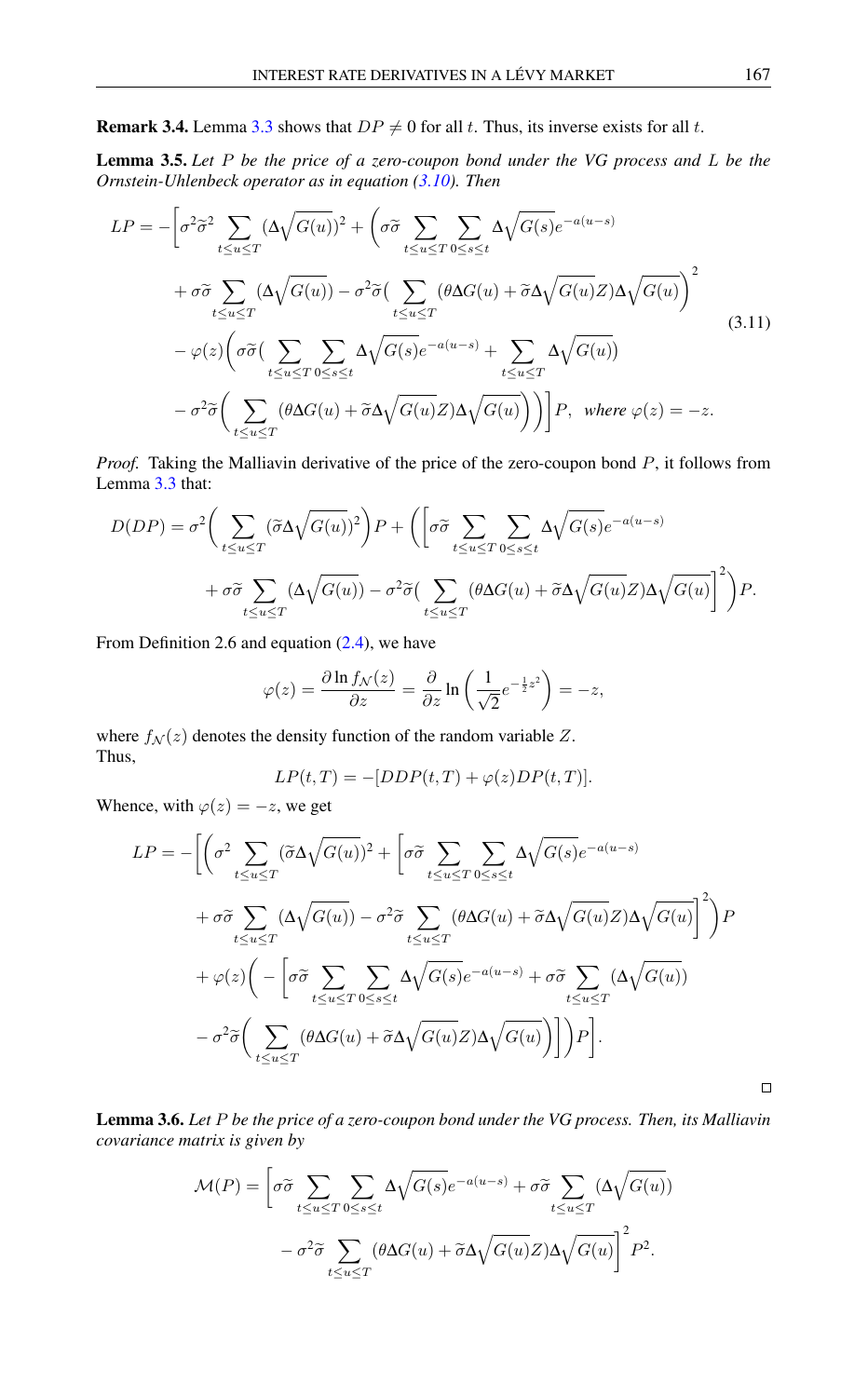*Also,*

$$
\mathcal{M}(P)^{-1} = \left( \left[ \sigma \widetilde{\sigma} \sum_{t \le u \le T} \sum_{0 \le s \le t} \Delta \sqrt{G(s)} e^{-a(u-s)} + \sigma \widetilde{\sigma} \sum_{t \le u \le T} (\Delta \sqrt{G(u)}) \right. \\ - \sigma^2 \widetilde{\sigma} \sum_{t \le u \le T} (\theta \Delta G(u) + \widetilde{\sigma} \Delta \sqrt{G(u)} Z) \Delta \sqrt{G(u)} \right) P \right)^{-2}
$$

*for all t since by Remark [3.4,](#page-8-0)*  $DP(t, T) \neq 0$  *for any t.* 

*Proof.* By Lemma [3.3,](#page-7-1)

$$
DP = -\left[\sigma\tilde{\sigma}\sum_{t\leq u\leq T}\sum_{0\leq s\leq t}\Delta\sqrt{G(s)}e^{-a(u-s)} + \sigma\tilde{\sigma}\sum_{t\leq u\leq T}(\Delta\sqrt{G(u)})\right] - \sigma^2\tilde{\sigma}\sum_{t\leq u\leq T}(\theta\Delta G(u) + \tilde{\sigma}\Delta\sqrt{G(u)}Z)\Delta\sqrt{G(u)}\right]P.
$$

Then, the Malliavin covariance matrix  $\mathcal{M}(P)$  is given by

$$
\mathcal{M}(P) = \langle DP, DP \rangle = \left( -\left[ \sigma \widetilde{\sigma} \sum_{t \le u \le T} \sum_{0 \le s \le t} \Delta \sqrt{G(s)} e^{-a(u-s)} + \sigma \widetilde{\sigma} \sum_{t \le u \le T} (\Delta \sqrt{G(u)}) \right. \right. \\ \left. - \sigma^2 \widetilde{\sigma} \sum_{t \le u \le T} (\theta \Delta G(u) + \widetilde{\sigma} \Delta \sqrt{G(u)} Z) \Delta \sqrt{G(u)} \right] \right)^2 P^2.
$$

The expression for  $\mathcal{M}(P)^{-1}$  follows.

<span id="page-9-0"></span>**Lemma 3.7.** Let  $P = P(t, T)$  be the price of a zero-coupon bond under the VG process. If  $\mathcal{M}(P)^{-1}$  is the inverse Malliavin covariance matrix of  $P(t,T)$ , then,

$$
D\mathcal{M}(P)^{-1} = 2 \Biggl[ \Biggl( \sigma \tilde{\sigma} \sum_{t \le u \le T} \sum_{0 \le s \le t} \Delta \sqrt{G(s)} e^{-a(u-s)} + \sigma \tilde{\sigma} \sum_{t \le u \le T} (\Delta \sqrt{G(u)})
$$
  

$$
- \sigma^2 \tilde{\sigma} \sum_{t \le u \le T} (\theta \Delta G(u) + \tilde{\sigma} \Delta \sqrt{G(u)} Z) \Delta \sqrt{G(u)} \Biggr)^{-3} \Biggr] P^{-2}
$$
  

$$
\times \Biggl[ \sigma^2 \tilde{\sigma}^2 \sum_{t \le u \le T} (\Delta \sqrt{G(u)})^2 + \Biggl[ \sigma \tilde{\sigma} \sum_{t \le u \le T} \sum_{0 \le s \le t} \Delta \sqrt{G(s)} e^{-a(u-s)} \Biggr]
$$
  

$$
+ \sigma \tilde{\sigma} \sum_{t \le u \le T} (\Delta \sqrt{G(u)}) - \sigma^2 \tilde{\sigma} \sum_{t \le u \le T} (\theta \Delta G(u) + \tilde{\sigma} \Delta \sqrt{G(u)} Z) \Delta \sqrt{G(u)} \Biggr]^2 \Biggr].
$$

*Proof.* From Lemma [3.6,](#page-8-1)

$$
\mathcal{M}(P)^{-1} = \bigg(-\bigg[\sigma\widetilde{\sigma}\sum_{t\leq u\leq T}\sum_{0\leq s\leq t}\Delta\sqrt{G(s)}e^{-a(u-s)} + \sigma\widetilde{\sigma}\sum_{t\leq u\leq T}(\Delta\sqrt{G(u)})
$$

$$
-\sigma^2\widetilde{\sigma}\sum_{t\leq u\leq T}(\theta\Delta G(u) + \widetilde{\sigma}\Delta\sqrt{G(u)}Z)\Delta\sqrt{G(u)}\bigg]P\bigg)^{-2}.
$$

$$
\Box
$$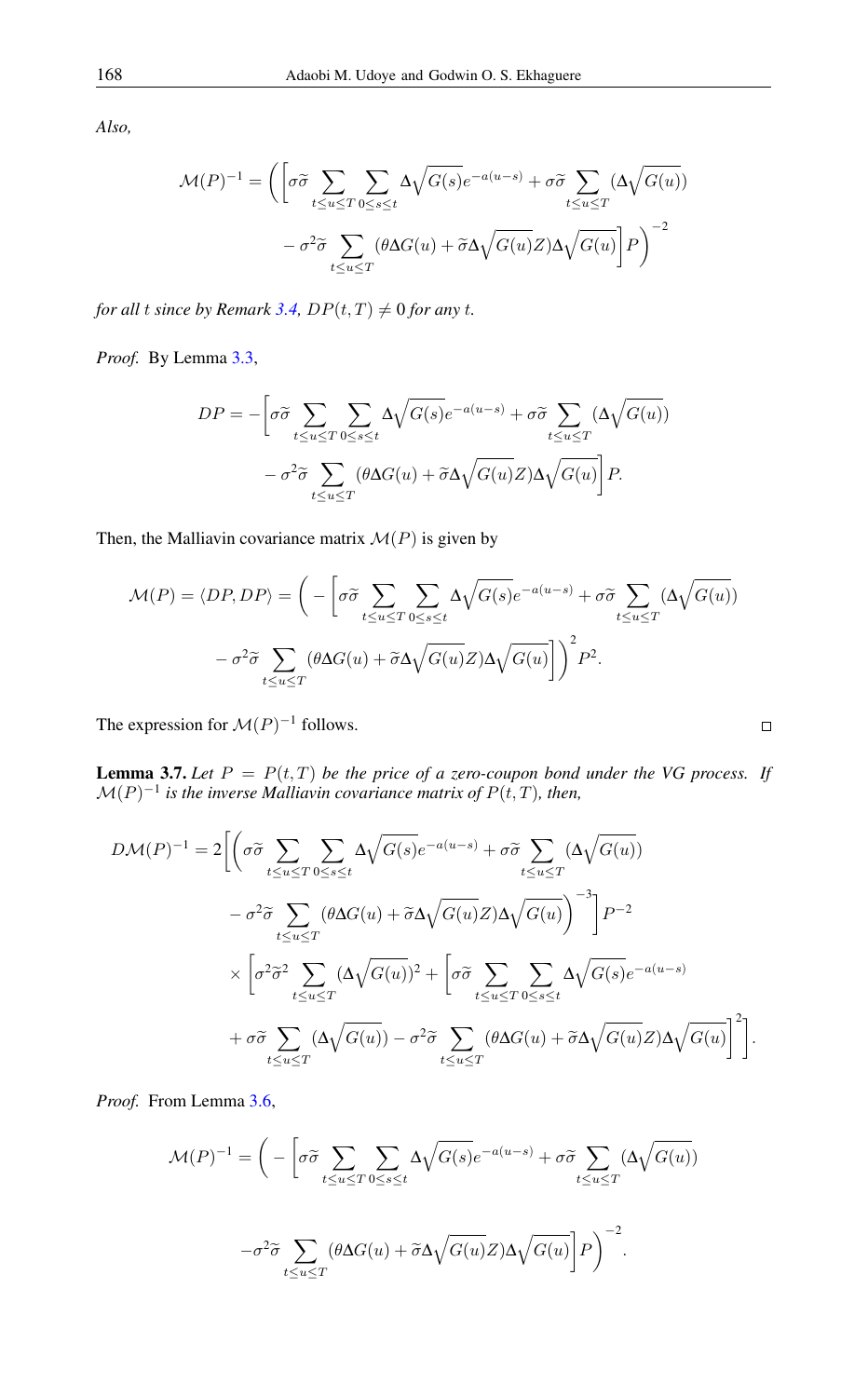Hence,

$$
D\mathcal{M}(P)^{-1} = -2 \Bigg[ \Bigg( \sigma \tilde{\sigma} \sum_{t \le u \le T} \sum_{0 \le s \le t} \Delta \sqrt{G(s)} e^{-a(u-s)} + \sigma \tilde{\sigma} \sum_{t \le u \le T} (\Delta \sqrt{G(u)})
$$

$$
- \sigma^2 \tilde{\sigma} \sum_{t \le u \le T} (\theta \Delta G(u) + \tilde{\sigma} \Delta \sqrt{G(u)} Z) \Delta \sqrt{G(u)} \Bigg) P \Bigg]^{-3}
$$

$$
\times \Bigg[ - \sigma^2 \sum_{t \le u \le T} (\tilde{\sigma} \Delta \sqrt{G(u)})^2 P - \Bigg[ \sigma \tilde{\sigma} \sum_{t \le u \le T} \sum_{0 \le s \le t} \Delta \sqrt{G(s)} e^{-a(u-s)}
$$

$$
+ \sigma \tilde{\sigma} \sum_{t \le u \le T} (\Delta \sqrt{G(u)}) - \sigma^2 \tilde{\sigma} \sum_{t \le u \le T} (\theta \Delta G(u) + \tilde{\sigma} \Delta \sqrt{G(u)} Z) \Delta \sqrt{G(u)} \Bigg]^2 P \Bigg]
$$

which gives the result.

## 4 Computation of some greeks

Greeks are used to describe different aspects of risks embroiled in taking a bond options' position. Investors use values of greeks such as delta, gamma, vega and Theta to predict bond options' risks in order to manage them. All the greeks are important but for now, we shall concentrate on the computation of the 'delta' that measures the sensitivity of the bond option price to changes in the initial interest rate and 'gamma' that measures the bond option price sensitivity to changes in delta.

Let  $\Phi(P) = \max(P(0, T, r_0) - K, 0)$  be the payoff of a call option on a zero-coupon bond price  $P$  with strike price  $K$ . Then, the price of the call option at time  $T$  is given by

$$
\mathbb{V} = e^{-r_0 T} \mathbb{E}[\Phi(P)].
$$

The greeks are computed using

$$
\frac{\partial \mathbb{V}}{\partial \eta} = \frac{\partial}{\partial \eta} \big( e^{-r_0 T} \mathbb{E}[\Phi(P)] \big)
$$

where  $\eta$  represents any of the parameters of the bond price whose sensitivity with respect to changes in  $\eta$  is to be determined.

#### 4.1 Computation of Delta for VG-driven Interest Rate Derivatives

The greek 'delta' measures the sensitivity of the zero-coupon bond option price to changes in the initial interest rate. Bond option investors study delta since movements in the initial interest rate can alter the worth of their investments [\[5\]](#page-16-10). Hence, delta assists players in the interest rate derivative market to predict what happens if the initial interest rate of the bond option price changes. This helps in decision making and risk management.

Let  $\Phi(P)$  be the payoff of the zero-coupon bond price P given by equation [\(3.9\)](#page-7-0). Then

$$
\Delta_{VG} := \frac{\partial}{\partial r_0} [e^{-r_0 T} \mathbb{E}(\Phi(P))] = -T e^{-r_0 T} \mathbb{E}(\Phi(P)) + e^{-r_0 T} \mathbb{E} \left[ \Phi'(P) \frac{\partial P}{\partial r_0} \right]
$$

$$
= -T e^{-r_0 T} \mathbb{E}(\Phi(P)) + e^{-r_0 T} \mathbb{E} \left[ \Phi(P) H\left(P, \frac{\partial P}{\partial r_0}\right) \right].
$$

<span id="page-10-0"></span>**Lemma 4.1.** Let P denote the price of the zero-coupon bond and  $Q = \frac{\partial F}{\partial x}$  $rac{\partial T}{\partial r_0}$ *. Then,* 

$$
Q = \frac{1}{a}(e^{-aT} - e^{-at})P
$$

 $\Box$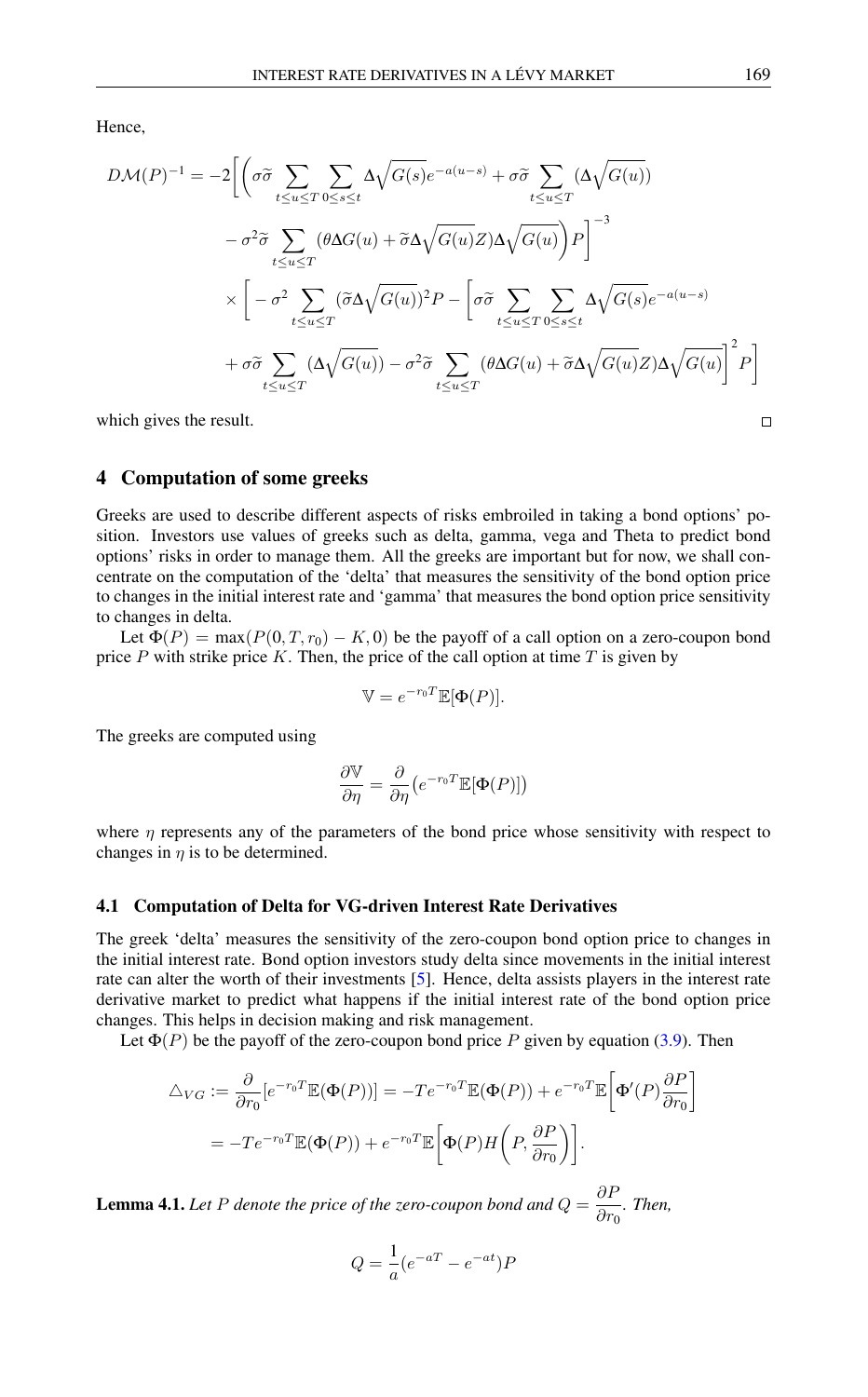*and*

$$
DQ = -\frac{1}{a}(e^{-aT} - e^{-at}) \left(\sigma \tilde{\sigma} \sum_{t \le u \le T} \sum_{0 \le s \le t} \Delta \sqrt{G(s)} e^{-a(u-s)} + \sigma \tilde{\sigma} \sum_{t \le u \le T} (\Delta \sqrt{G(u)}) - \sigma^2 \tilde{\sigma} \sum_{t \le u \le T} (\theta \Delta G(u) + \tilde{\sigma} \Delta \sqrt{G(u)} Z) \Delta \sqrt{G(u)} \right) P.
$$

*Proof.* From the definition of P and since

$$
Q = \frac{\partial P}{\partial r_0} = \frac{1}{a} (e^{-aT} - e^{-at}) P \text{ and } DQ = \frac{1}{a} (e^{-aT} - e^{-at}) DP,
$$

the result follows by Lemma [3.3.](#page-7-1)

Remark 4.2. Using Lemmas [3.3-](#page-7-1)[3.7](#page-9-0) and Lemma [4.1,](#page-10-0) we establish Lemmas [4.3](#page-11-0) and [4.4](#page-11-1) in order to obtain each term of the Malliavin weight for  $\triangle_{VG}$  in Theorem 4.7.

<span id="page-11-0"></span>Lemma 4.3. *Given that* P *is the price of a zero-coupon bond under the VG process, then the following expression holds:*

<span id="page-11-3"></span>
$$
Q\mathcal{M}(P)^{-1}LP = -\frac{\sigma^2}{a}(e^{-aT} - e^{-at})(\sum_{t \le u \le T} (\widetilde{\sigma}\Delta\sqrt{G(u)})^2) \cdot \mathcal{K}^{-2} - \frac{1}{a}(e^{-aT} - e^{-at}) + \frac{\frac{1}{a}(e^{-aT} - e^{-at})\varphi(z)}{\mathcal{K}}
$$
\n(4.1)

*where*  $\varphi(z) = -z$  *and* 

<span id="page-11-2"></span>
$$
\mathcal{K} = \sigma \tilde{\sigma} \sum_{t \le u \le T} \sum_{0 \le s \le t} \Delta \sqrt{G(s)} e^{-a(u-s)} + \sigma \tilde{\sigma} \sum_{t \le u \le T} (\Delta \sqrt{G(u)})
$$

$$
- \sigma^2 \tilde{\sigma} \sum_{t \le u \le T} (\theta \Delta G(u) + \tilde{\sigma} \Delta \sqrt{G(u)} Z) \Delta \sqrt{G(u)}.
$$
(4.2)

*Proof.* The result follows from Lemmas [3.5,](#page-8-2) [3.6](#page-8-1) and [4.1](#page-10-0) by substituting Q from Lemma [4.1,](#page-10-0)  $\mathcal{M}(P)^{-1}$  from Lemma [3.6](#page-8-1) and LP from equation [\(3.11\)](#page-8-3) of Lemma [3.5](#page-8-2) into  $Q\mathcal{M}(P)^{-1}LP$ .  $\Box$ 

<span id="page-11-1"></span>**Lemma 4.4.** Let P be the price of a zero-coupon bond under the VG process and let  $\mathcal{M}(P)^{-1}$ *be the inverse Malliavin covariance matrix of* P*. Then, the following holds:*

$$
(i) \mathcal{M}(P)^{-1} \langle DP, DQ \rangle = \frac{1}{a} (e^{-aT} - e^{-at}).
$$

(ii) 
$$
Q\langle DP, DM(P)^{-1}\rangle = -\frac{2}{a}(e^{-aT} - e^{-at}) - \frac{2\sigma^2}{a}(e^{-aT} - e^{-at}) (\widetilde{\sigma}^2 \sum_{t \le u \le T} (\Delta \sqrt{G(u)})^2) \mathcal{K}^{-2}
$$
  
where *K* is given by equation (4.2)

*where* K *is given by equation [\(4.2\)](#page-11-2).*

- *Proof.* (i) The result follows from Lemmas [3.3,](#page-7-1) [3.6](#page-8-1) and [4.1](#page-10-0) by substituting  $\mathcal{M}(P)^{-1}$  from Lemma [3.6,](#page-8-1) DP from Lemma [3.3](#page-7-1) and DQ from Lemma [4.1](#page-10-0) into  $\mathcal{M}(P)^{-1}\langle DP, DQ \rangle$ .
- (ii) The result follows from Lemmas  $3.3$ ,  $3.7$  and  $4.1$  by substituting Q from Lemma  $4.1$ ,  $DP$ from Lemma [3.3](#page-7-1) and  $D\mathcal{M}(P)^{-1}$  from Lemma [3.7](#page-9-0) into  $Q\langle DP, D\mathcal{M}(P)^{-1}\rangle$ .

<span id="page-11-4"></span>Lemma 4.5. *Let* P *be the price of a zero-coupon bond under the VG process. Then,*

$$
\mathbb{E}[\Phi(P)] = \int_K^{\infty} \int_K^{\infty} (p(t, T, g, z) - K) \frac{1}{\sqrt{2\pi}} e^{-\frac{1}{2}z^2} \left( \frac{\kappa^{-\frac{t}{\kappa}}}{\Gamma(\frac{t}{\kappa})} g^{\frac{t}{\kappa} - 1} e^{-\frac{1}{\kappa}g} \right) dz dg
$$

 $\Box$ 

 $\Box$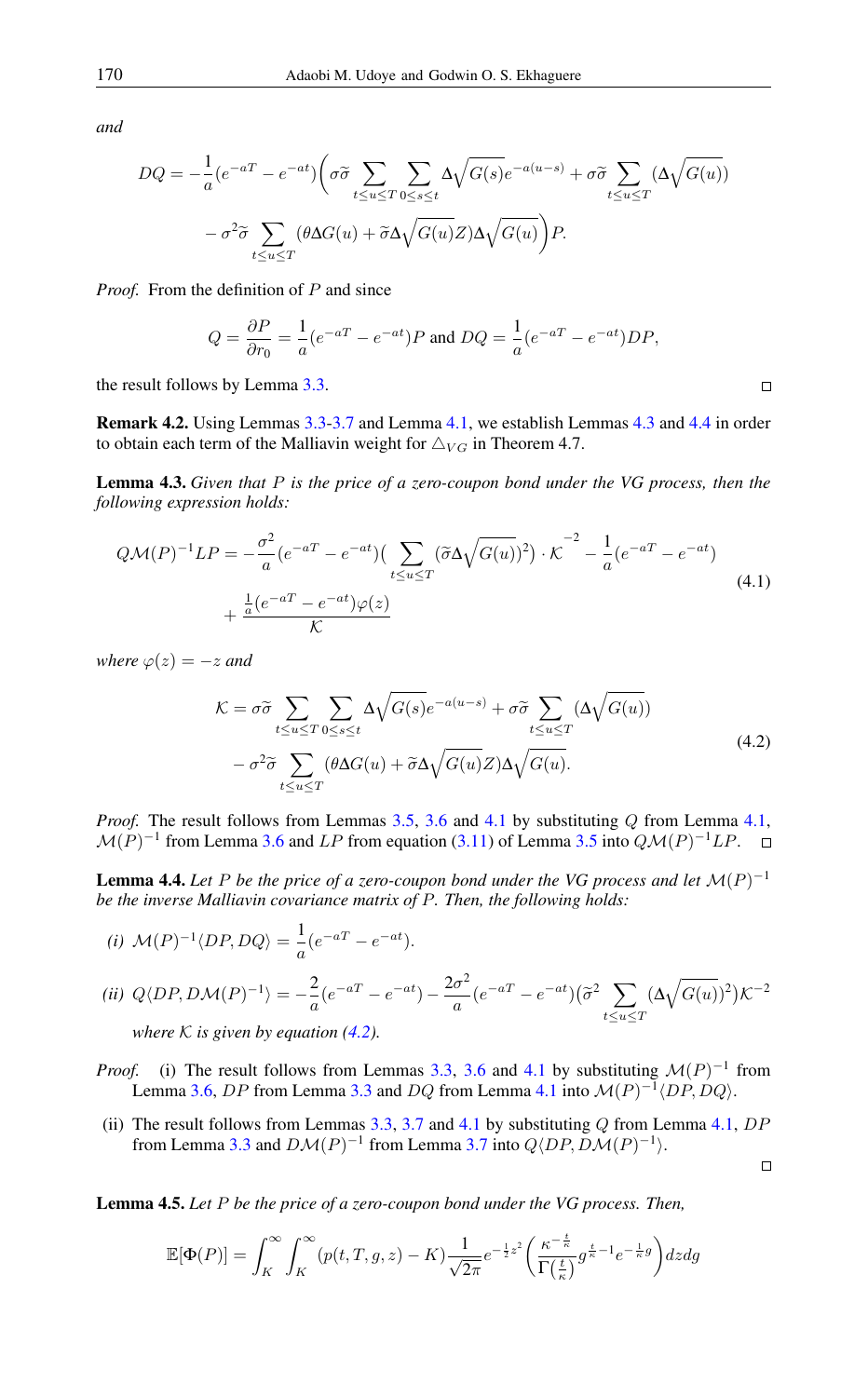*where the strike price* K *is a constant and by equation [\(3.9\)](#page-7-0), we have*

<span id="page-12-1"></span>
$$
p(t,T) = p(t,T,z,g) = \exp\left(-\left(\left[-\frac{r_0}{a}(e^{-aT} - e^{-at}) + b(T - t + \frac{1}{a}(e^{-aT} - e^{-at})\right)\right.\right.\left. + \frac{\sigma \mathbf{w}}{a}\left[T - t + \frac{1}{a}(e^{-aT} - e^{-at})\right]\right.\left. + \sigma \sum_{t \le u \le T} \sum_{0 \le s \le t} \left(\theta g(s)e^{-a(u-s)} + \tilde{\sigma}\sqrt{g(s)}e^{-a(u-s)}z\right)\right] + \mathbf{w}\sigma[T - t] \left. + \sigma \sum_{t \le u \le T} \left(\theta g(u) + \tilde{\sigma}\sqrt{g(u)}z\right) - \frac{\sigma^2}{2}\left(\sum_{t \le u \le T} \left(\theta g(u) + \tilde{\sigma}\sqrt{g(u)}z\right)^2\right)\right)\right).
$$
\n(4.3)

*Proof.* Suppose that the gamma process is independent. Let  $f_N(z; 0, 1)$  and  $f_G(g; \frac{t}{\kappa})$  denote the probability density functions for a Gaussian random variable and a gamma random variable, respectively. Then,

$$
\mathbb{E}[\Phi(P)] = \int_{\mathbb{R}} \int_{\mathbb{R}} \Phi(p(t, T, g, z) f_{\mathcal{N}}(z; 0, 1) f_{G}(g; t/\kappa, 1/\kappa) dz dg
$$
  
\n
$$
= \int_{\mathbb{R}} \int_{\mathbb{R}} \max(p(t, T, g, z) - K, 0) \frac{1}{\sqrt{2\pi}} e^{-\frac{1}{2}z^{2}} \left( \frac{\kappa^{-\frac{t}{\kappa}}}{\Gamma(\frac{t}{\kappa})} g^{\frac{t}{\kappa} - 1} e^{-\frac{1}{\kappa}g} \right) dz dg
$$
  
\n
$$
= \int_{K}^{\infty} \int_{K}^{\infty} (p(t, T, g, z) - K) \frac{1}{\sqrt{2\pi}} e^{-\frac{1}{2}z^{2}} \left( \frac{\kappa^{-\frac{t}{\kappa}}}{\Gamma(\frac{t}{\kappa})} g^{\frac{t}{\kappa} - 1} e^{-\frac{1}{\kappa}g} \right) dz dg.
$$

<span id="page-12-2"></span>**Lemma 4.6.** Let P be the price of a zero-coupon bond driven by the VG process and  $H(P,Q)$  =  $H\bigg(P,\frac{\partial P}{\partial r_0}$ *, the Malliavin weight for the greek 'delta'. Then, the following expression holds:*

$$
H\left(p, \frac{\partial p}{\partial r_0}\right) = \frac{\sigma^2}{a} (e^{-aT} - e^{-at}) \left(\tilde{\sigma}^2 \sum_{t \le u \le T} (\sqrt{g(u)})^2\right) K^{\ast} \left(\frac{1}{a} (e^{-aT} - e^{-at}) \varphi(z)\right)
$$
(4.4)

<span id="page-12-4"></span>*where*

<span id="page-12-0"></span>
$$
\mathcal{K}^* = \sigma \tilde{\sigma} \sum_{t \le u \le T} \sum_{0 \le s \le t} \sqrt{g(s)} e^{-a(u-s)} + \sigma \tilde{\sigma} \sum_{t \le u \le T} (\sqrt{g(u)})
$$

$$
-\sigma^2 \tilde{\sigma} \sum_{t \le u \le T} (\theta g(u) + \tilde{\sigma} \sqrt{g(u)} z) \sqrt{g(u)}.
$$
(4.5)

*Proof.* The Malliavin weight  $H(P,Q)$  is given by

<span id="page-12-3"></span>
$$
H(P,Q) = Q\mathcal{M}(P)^{-1}LP - \mathcal{M}(P)^{-1}\langle DP, DQ \rangle - Q\langle DP, D\mathcal{M}(P)^{-1} \rangle.
$$

The expression for  $H\left(p, \frac{\partial p}{\partial q}\right)$  $\partial r_0$ in equation  $(4.4)$  is obtained from Lemmas [4.3](#page-11-0) and [4.4.](#page-11-1) By substituting  $Q\mathcal{M}(P)^{-1}LP$  from equation [\(4.1\)](#page-11-3) of Lemma [4.3,](#page-11-0) and  $\mathcal{M}(P)^{-1}\langle DP, DQ\rangle$  and  $\mathcal{M}(P)^{-1} \langle DP, DQ \rangle$  from Lemma [4.4,](#page-11-1) we obtain the expression

$$
H(P,Q) = \frac{\sigma^2}{a} (e^{-aT} - e^{-at}) (\tilde{\sigma}^2 \sum_{t \le u \le T} (\Delta \sqrt{G(u)})^2) \mathcal{K}^{-2} + \frac{\frac{1}{a} (e^{-aT} - e^{-at}) \varphi(z)}{\mathcal{K}}, \ \varphi(z) = -z
$$
\n(4.6)

where K is given by equation [\(4.2\)](#page-11-2). Since  $H(P,Q) = H\left(P, \frac{\partial P}{\partial r_0}\right)$  , we obtain the expression in equation [\(4.4\)](#page-12-0) where  $K^*$  follows from equation [\(4.2\)](#page-11-2). Since  $Q = \frac{\partial F}{\partial x}$  $rac{\partial}{\partial r_0}$ , the result follows.  $\Box$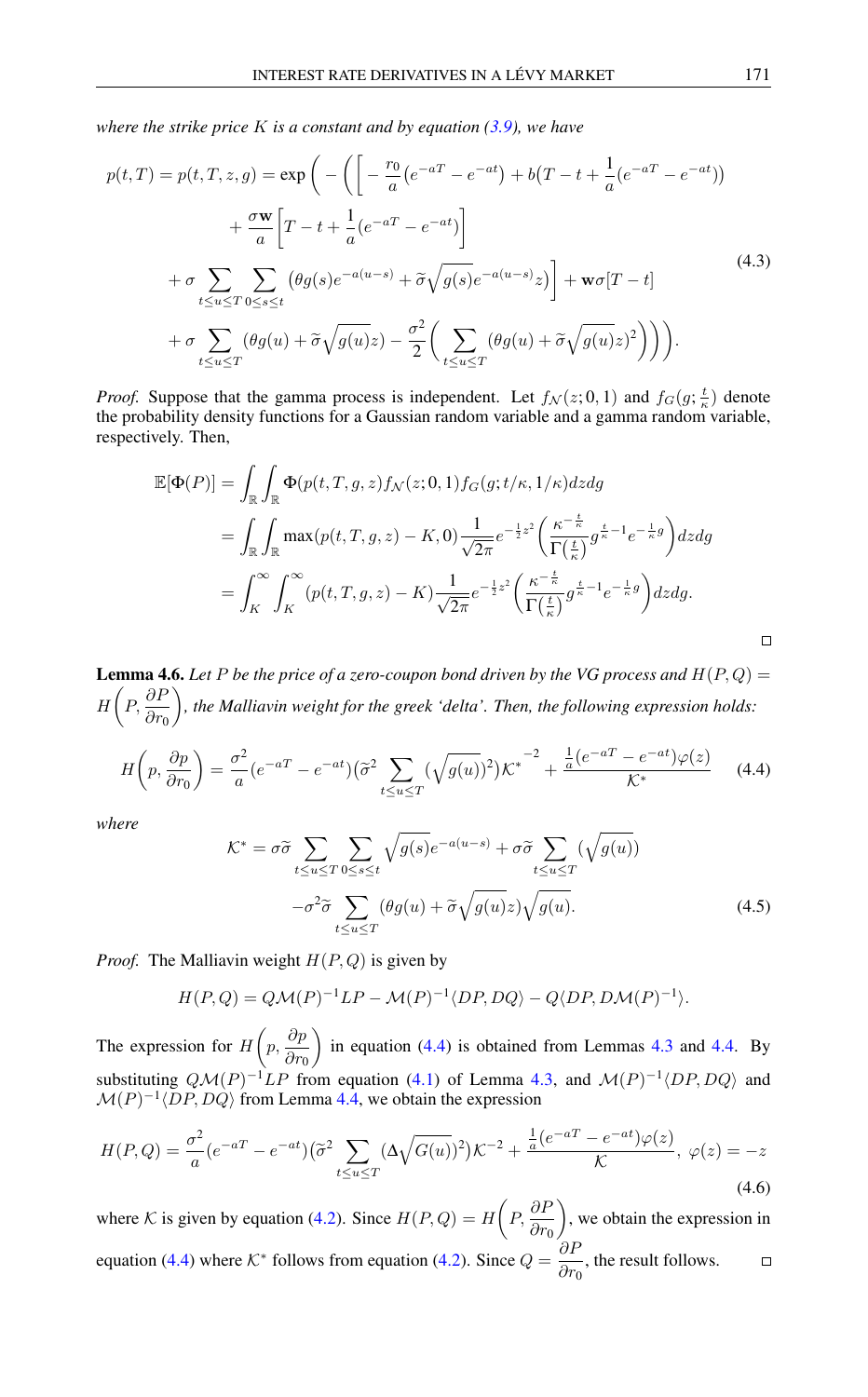<span id="page-13-0"></span>**Lemma 4.7.** Let P be the price of a zero-coupon bond driven by the VG process and  $H(P,Q)$ *be its Malliavin weight. Then,*

$$
\mathbb{E}\bigg[\Phi(P)H\bigg(P,\frac{\partial P}{\partial r_0}\bigg)\bigg] = \int_K^\infty \int_K^\infty (p(t,T,g,z)-K)H\bigg(p,\frac{\partial p}{\partial r_0}\bigg)\frac{1}{\sqrt{2\pi}}e^{-\frac{1}{2}z^2}\bigg(\frac{\kappa^{-\frac{t}{\kappa}}}{\Gamma(\frac{t}{\kappa})}g(u)^{\frac{t}{\kappa}-1}e^{-\frac{1}{\kappa}g(u)}\bigg)dzdg
$$

*where*  $p(t, T, g, z)$  *is given by equation* [\(4.3\)](#page-12-1) and  $H\left(p, \frac{\partial p}{\partial x}\right)$  $\partial r_0$ *is given by Lemma [4.6.](#page-12-2)*

*Proof.* From the density functions of the Gaussian and gamma random variables,

$$
\mathbb{E}[\Phi(P)H(P,Q)] = \int_{\mathbb{R}} \int_{\mathbb{R}} \Phi(p)H(p,\frac{\partial p}{\partial r_{0}}) f_{\mathcal{N}}(z;0,1) f_{G}(g;t/\kappa,1/\kappa) dz dg
$$
  
\n
$$
= \int_{\mathbb{R}} \int_{\mathbb{R}} \max(p(t,T) - K,0)H(p,\frac{\partial p}{\partial r_{0}}) f_{\mathcal{N}}(z;0,1) f_{G}(g;t/\kappa,1/\kappa) dz dg
$$
  
\n
$$
= \int_{\mathbb{R}} \int_{\mathbb{R}} \max(p(t,T) - K,0)H(p,\frac{\partial p}{\partial r_{0}}) \frac{1}{\sqrt{2\pi}} e^{-\frac{1}{2}z^{2}} \left(\frac{\kappa^{-\frac{t}{\kappa}}}{\Gamma(\frac{t}{\kappa})} g^{\frac{t}{\kappa}-1} e^{-\frac{1}{\kappa}g}\right) dz dg.
$$

Hence, the result follows.

Theorem 4.8. *Let* P *be the price of a zero-coupon bond driven by the VG process. Assume that* Φ(P) = max(P − K, 0) *is the payoff with strike price* K *on the bond. Given that the price of the* call option is  $e^{-r_0T}\mathbb{E}[\Phi(P)]$ , then, its sensitivity with respect to its initial interest rate denoted as  $\triangle_{VG}$  *is given by* 

 $\Box$ 

 $\Box$ 

$$
\Delta_{VG} = e^{-r_0 T} \left( -T \left( \int_K^\infty \int_K^\infty (p(t, T, g, z) - K) \frac{1}{\sqrt{2\pi}} e^{-\frac{1}{2}z^2} \left( \frac{\kappa^{-\frac{t}{\kappa}}}{\Gamma(\frac{t}{\kappa})} g(u)^{\frac{t}{\kappa} - 1} e^{-\frac{1}{\kappa} g(u)} \right) dz dg \right) + \int_K^\infty \int_K^\infty (p(t, T, g, z) - K) H\left(p, \frac{\partial p}{\partial r_0}\right) \frac{1}{\sqrt{2\pi}} e^{-\frac{1}{2}z^2} \left( \frac{\kappa^{-\frac{t}{\kappa}}}{\Gamma(\frac{t}{\kappa})} g(u)^{\frac{t}{\kappa} - 1} e^{-\frac{1}{\kappa} g(u)} \right) dz dg \right)
$$

*where*  $H\left(p, \frac{\partial p}{\partial q}\right)$  $\partial r_0$  $\hat{i}$  *is given by equation [\(4.4\)](#page-12-0).* 

*Proof.* The greek 'delta' is given by

$$
\triangle_{VG} = e^{-r_0 T}(-T \mathbb{E}(\Phi(P)) + \mathbb{E}[\Phi(P)H(P,Q)]).
$$

If we substitute  $E[\Phi(P)]$  from Lemma [4.5](#page-11-4) and  $\mathbb{E}[\Phi(P)H(P,Q)]$  from Lemma [4.7](#page-13-0) into the above expression, we have

$$
\triangle_{VG} = e^{-r_0 T} \bigg( -T \bigg( \int_{\mathbb{R}} \int_{\mathbb{R}} \max(p(t, T, g, z) - K, 0) \frac{1}{\sqrt{2\pi}} e^{-\frac{1}{2}z^2} \bigg( \frac{\kappa^{-\frac{t}{\kappa}}}{\Gamma(\frac{t}{\kappa})} g(u)^{\frac{t}{\kappa} - 1} e^{-\frac{1}{\kappa}g(u)} \bigg) dz dg \bigg) + \int_{\mathbb{R}} \int_{\mathbb{R}} \max(p(t, T, g, z) - K, 0) H(p, Q) \frac{1}{\sqrt{2\pi}} e^{-\frac{1}{2}z^2} \bigg( \frac{\kappa^{-\frac{t}{\kappa}}}{\Gamma(\frac{t}{\kappa})} g(u)^{\frac{t}{\kappa} - 1} e^{-\frac{1}{\kappa}g(u)} \bigg) dz dg \bigg).
$$

This leads to the result.

## 4.2 Computation of Gamma under VG-driven Interest Rate Derivatives

The greek '*gamma*  $\Gamma_{VG}$ ' measures the sensitivity of the zero-coupon bond option price to changes in the greek 'delta'. It helps investors and risk managers to determine the extent to which the risk in the bond option's position changes with respect to changes in delta. Thus, it is obtained from the second partial derivative with respect to the initial interest rate and is given by

$$
\Gamma_{VG} = \frac{\partial^2}{\partial r_0^2} (e^{-r_0 T} \mathbb{E}[\Phi(P)]) = \frac{\partial}{\partial r_0} (-Te^{-r_0 T} \mathbb{E}(\Phi(P)) + e^{-r_0 T} \mathbb{E}[\Phi'(P)Q])
$$
  
=  $T^2 e^{-r_0 T} \mathbb{E}[\Phi(P)] - 2Te^{-r_0 T} \mathbb{E}[\Phi(P)H(P,Q)] + e^{-r_0 T} \mathbb{E}[\Phi(P)H(P,QH(P,Q))]$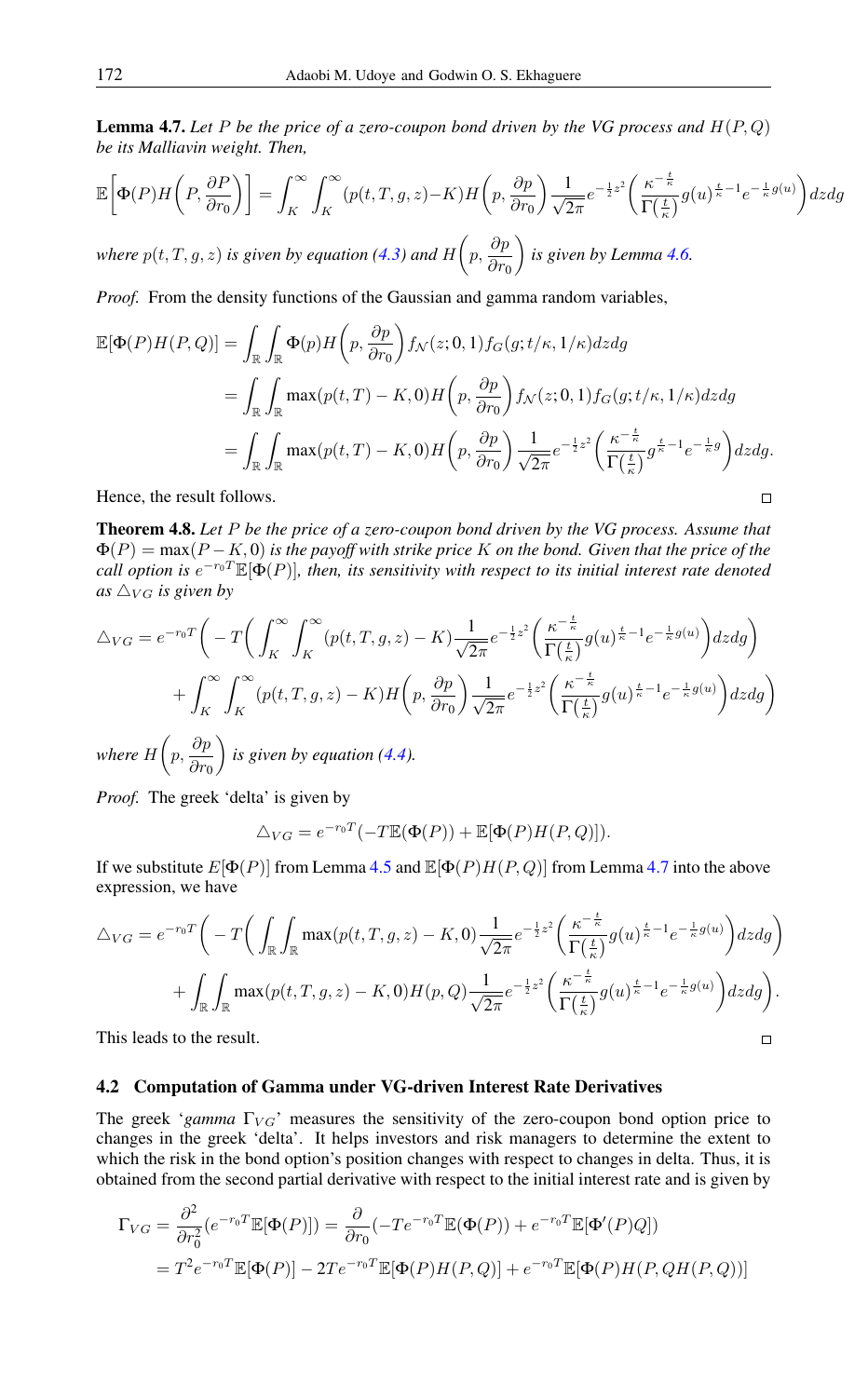where  $Q = \frac{\partial F}{\partial x}$  $\frac{\partial^2}{\partial r_0}$ ;  $H(P,Q)$  is the Malliavin weight for delta given by equation [\(4.6\)](#page-12-3) under Lemma [4.6](#page-12-2) and  $H(P, \dot{Q}H(P,Q)) = H(P, Q_{\Gamma_{VG}})$  is the Maliavin weight for gamma.

Using Lemmas [3.3](#page-7-1)[-3.7](#page-9-0) and Lemma [4.1,](#page-10-0) we establish Lemmas 4.8-4.10 which are required for Theorem 4.11.

<span id="page-14-6"></span>Lemma 4.9. *Let* P *be the price of a zero-coupon bond under the VG process and define*

<span id="page-14-1"></span><span id="page-14-0"></span>
$$
Q_{\Gamma_{VG}} = \frac{\partial P}{\partial r_0} H\left(P, \frac{\partial P}{\partial r_0}\right) = QH(P, Q)
$$
\n(4.7)

*where* H(P, Q) *is the Malliavin weight obtained by Lemma [4.6.](#page-12-2) Then, for*  $K$  *given by equation [\(4.2\)](#page-11-2), we obtain* 

$$
Q_{\Gamma_{VG}} = \frac{1}{a} (e^{-a} - e^{-at}) P \left[ \frac{\sigma^2}{a} (e^{-a} - e^{-at}) (\tilde{\sigma}^2 \sum_{t \le u \le T} (\Delta \sqrt{G(u)})^2) \mathcal{K}^{-2} + \frac{1}{a} (e^{-a} - e^{-at}) \varphi(z) \mathcal{K}^{-1} \right]
$$
(4.8)

<span id="page-14-4"></span>
$$
DQ_{\Gamma_{VG}} = \left[ -\left(\frac{1}{a}(e^{-aT} - e^{-at})\right) \mathcal{K}H(P,Q) - \left(\frac{1}{a}(e^{-aT} - e^{-at})\right)^2 \mathcal{K}^{-1} + 2\left(\frac{1}{a}(e^{-aT} - e^{-at})\right)^2 \mathcal{K}^{-3} \right. \\ \left. \left. - \left[\sigma^2 \tilde{\sigma}^2 \sum_{t \le u \le T} (\Delta \sqrt{G(u)})^2\right]^2 + \left(\frac{1}{a}(e^{-aT} - e^{-at})\right)^2 \varphi(z) \mathcal{K}^{-2} \left[ -\sigma^2 \tilde{\sigma}^2 \sum_{t \le u \le T} (\Delta \sqrt{G(u)})^2\right] \right] P. \tag{4.9}
$$

*Proof.* From Lemma [4.1](#page-10-0) and equation [\(4.7\)](#page-14-0), it follows that

<span id="page-14-3"></span>
$$
Q_{\Gamma_{VG}} = QH(P,Q) = \frac{1}{a}(e^{-aT} - e^{-at})PH(P,Q).
$$

Substituting  $H(P,Q)$  from equation [\(4.6\)](#page-12-3), we obtain equation [\(4.8\)](#page-14-1). The Malliavin derivative of  $Q_{\Gamma_{VG}}$  is given by

<span id="page-14-2"></span>
$$
DQ_{\Gamma_{VG}} = \frac{1}{a}(e^{-aT} - e^{-at})[-KH(P,Q) + DH(P,Q)]P.
$$
 (4.10)

By equation  $(4.6)$ , we have

$$
DH(P,Q) = \frac{2}{a} (e^{-aT} - e^{-at}) \mathcal{K}^{-3} (\sigma^2 \tilde{\sigma}^2 \sum_{t \le u \le T} (\Delta \sqrt{G(u)})^2)^2 - \frac{1}{a} (e^{-aT} - e^{-at}) \mathcal{K}^{-1}
$$

$$
- \left( \frac{1}{a} (e^{-aT} - e^{-at}) \right) \varphi(z) \mathcal{K}^{-2} \left( -\sigma^2 \tilde{\sigma}^2 \sum_{t \le u \le T} (\Delta \sqrt{G(u)})^2 \right), \ \varphi(z) = -z.
$$
(4.11)

Substituting equation  $(4.11)$  into equation  $(4.10)$ , we obtain equation  $(4.9)$ . Hence, the result follows.  $\Box$ 

<span id="page-14-7"></span><span id="page-14-5"></span>**Lemma 4.10.** Let P be the price of a zero-coupon bond, and  $Q_{\Gamma_{\rm{VC}}}$  and K be given by equations *[\(4.7\)](#page-14-0) and [\(4.2\)](#page-11-2), respectively. We obtain*

$$
Q_{\Gamma_{VG}}\mathcal{M}(P)^{-1}LP = -\frac{1}{a}(e^{-aT} - e^{-at})H(P,Q)\left[ (\sigma^2 \tilde{\sigma}^2 \sum_{t \le u \le T} (\Delta \sqrt{G(u)})^2) \mathcal{K}^{-2} + 1 - \varphi(z)\mathcal{K}^{-1} \right]
$$
\n(4.12)

*where*  $H(P,Q)$  *is given by equation* [\(4.6\)](#page-12-3)*.* 

*Proof.* The expression for  $Q_{\Gamma_{VG}}\mathcal{M}(P)^{-1}LP$  given by equation [\(4.12\)](#page-14-5) is obtained from Lemmas [3.5,](#page-8-2) [3.6](#page-8-1) and [4.9](#page-14-6) by substituting  $Q_{\Gamma_{VG}}$  from equation [\(4.8\)](#page-14-1) of Lemma [4.9,](#page-14-6)  $\mathcal{M}(P)^{-1}$  from Lemma [3.6](#page-8-1) and LP from equation [\(3.11\)](#page-8-3) of Lemma [3.5](#page-8-2) into  $Q_{\Gamma_{VG}}\mathcal{M}(P)^{-1}LP$ .  $\Box$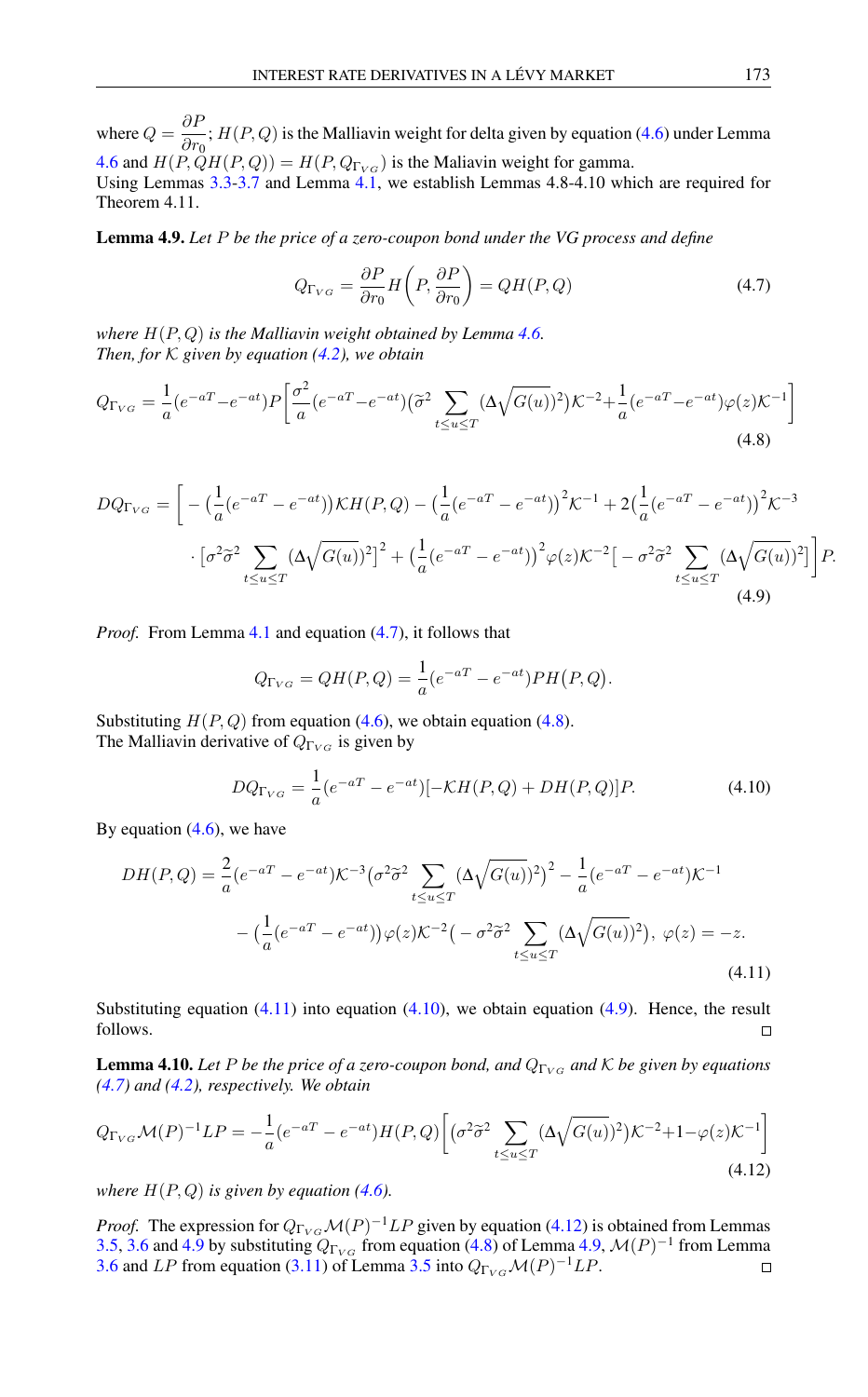<span id="page-15-3"></span>**Lemma 4.11.** Let P be a zero-coupon bond price and  $Q_{\Gamma_{VG}}$  be given by equation [\(4.7\)](#page-14-0). Then, *the following hold:*

(i) 
$$
\mathcal{M}(P)^{-1} \langle DP, DQ_{\Gamma_{VG}} \rangle = \frac{1}{a} (e^{-aT} - e^{-at}) H(P, Q) + \left(\frac{1}{a} (e^{-aT} - e^{-at})\right)^2 \left[\mathcal{K}^{-2}\right]
$$
  

$$
-2(\sigma^2 \tilde{\sigma}^2 \sum_{t \le u \le T} (\Delta \sqrt{G(u)})^2)^2 \mathcal{K}^{-4} + \varphi(z) \mathcal{K}^{-3} (\sigma^2 \tilde{\sigma}^2 \sum_{t \le u \le T} (\Delta \sqrt{G(u)})^2).
$$
 (4.13)

*(ii) For*  $H(P,Q)$  *given by Lemma [\(4.6\)](#page-12-2),* 

<span id="page-15-1"></span>
$$
Q_{\Gamma_{VG}}\langle DP, DM(P)^{-1} \rangle = -2\left(\frac{1}{a}(e^{-aT} - e^{-at}))H(P, Q)\left[\mathcal{K}^{-2}\sigma^2 \tilde{\sigma}^2 \sum_{t \le u \le T} (\Delta \sqrt{G(u)})^2\right) + 1\right].
$$
\n(4.14)

- *Proof.* (i) The expression given by equation [\(4.13\)](#page-15-0) is obtained from Lemmas [3.3,](#page-7-1) [3.6](#page-8-1) and [4.9](#page-14-6) by substituting  $\mathcal{M}(P)^{-1}$  from Lemma [3.6,](#page-8-1)  $DP$  from Lemma [3.3](#page-7-1) and  $DQ_{\Gamma_{VG}}$  from equation [\(4.9\)](#page-14-4) of Lemma [4.9](#page-14-6) into  $\mathcal{M}(P)^{-1} \langle DP, DQ_{\Gamma_{VG}} \rangle$ .
- (ii) The expression given by equation [\(4.14\)](#page-15-1) is obtained from Lemmas [3.3,](#page-7-1) [3.7](#page-9-0) and [4.9](#page-14-6) by substituting  $Q_{\Gamma_{VG}}$  from Lemma [4.9,](#page-14-6) DP from Lemma [3.3](#page-7-1) and  $D\mathcal{M}(P)^{-1}$  from Lemma [3.7](#page-9-0) into  $Q_{\Gamma_{VG}}\langle DP, D\mathcal{M}(P)^{-1}\rangle$ .

<span id="page-15-0"></span>
$$
\Box
$$

**Theorem 4.12.** Let P be the price of a zero-coupon bond driven by the VG process,  $\mathbb{E}[\Phi(P)]$ *and*  $\mathbb{E}[\Phi(P)H(P,Q)]$  *be given by Lemmas [4.5](#page-11-4) and [4.7,](#page-13-0) respectively. Then, the greek "* $\Gamma_{VG}$ *" is given by*

$$
\Gamma_{VG} = T^2 e^{-r_0 T} \mathbb{E}[\Phi(P)] - 2Te^{-r_0 T} \mathbb{E}[\Phi(P)H(P,Q)] + e^{-r_0 T} \mathbb{E}[\Phi(P)H(P,Q_{\Gamma_{VG}})]
$$

*where*  $Q = \frac{\partial F}{\partial x}$  $\frac{\partial F}{\partial r_0}$  and  $\mathbb{E}[\Phi(P)H(P,Q)]$  *is given by Lemma [4.7](#page-13-0) while*  $\mathbb{E}[\Phi(P)H(P,Q_{\Gamma_{VG}})] =$  $\mathbb{E}[\Phi(P)H(P,QH(P,Q))]$  *is given by* 

$$
\mathbb{E}\bigg[\Phi(P)H\bigg(P,\frac{\partial P}{\partial r_0}H\bigg(P,\frac{\partial P}{\partial r_0}\bigg)\bigg)\bigg] = \int_K^\infty \int_K^\infty (p(t,T,g,z) - K)H\bigg(p,\frac{\partial p}{\partial r_0}H\bigg(p,\frac{\partial p}{\partial r_0}\bigg)\bigg) \cdot \frac{1}{\sqrt{2\pi}}e^{-\frac{1}{2}z^2}\bigg(\frac{\kappa^{-\frac{t}{\kappa}}}{\Gamma\left(\frac{t}{\kappa}\right)}g(u)^{\frac{t}{\kappa}-1}e^{-\frac{1}{\kappa}g(u)}\bigg)dzdg
$$

<span id="page-15-2"></span>
$$
and H\left(p, \frac{\partial p}{\partial r_0} H\left(p, \frac{\partial p}{\partial r_0}\right)\right)
$$
\n
$$
= \frac{1}{a} \left(e^{-aT} - e^{-at}\right) H\left(p, \frac{\partial p}{\partial r_0}\right) \mathcal{K}^{*-2} - z \left(\frac{1}{a} \left(e^{-aT} - e^{-at}\right)\right) H\left(p, \frac{\partial p}{\partial r_0}\right) \mathcal{K}^{*-1} \left(\sigma^2 \tilde{\sigma}^2 \sum_{t \le u \le T} (\sqrt{g(u)})^2\right)
$$
\n
$$
+ 2 \left(\frac{1}{a} \left(e^{-aT} - e^{-at}\right)\right)^2 \mathcal{K}^{*-4} \left(\sigma^2 \tilde{\sigma}^2 \sum_{t \le u \le T} (\sqrt{g(u)})^2\right)^2 - \left(\frac{1}{a} \left(e^{-aT} - e^{-at}\right)\right)^2 \mathcal{K}^{*-2}
$$
\n
$$
+ \left(\frac{1}{a} \left(e^{-aT} - e^{-at}\right)\right)^2 z \mathcal{K}^{*-3} \left(-\sigma^2 \tilde{\sigma}^2 \sum_{t \le u \le T} (\sqrt{g(u)})^2\right).
$$
\n(4.15)

K<sup>∗</sup> *is given by equation [\(4.5\)](#page-12-4).*

*Proof.* The expression given by equation [\(4.15\)](#page-15-2) follows from Lemmas [4.10](#page-14-7) and [4.11](#page-15-3) by substituting the expression for  $Q_{\Gamma_{VG}}\mathcal{M}(P)^{-1}LP$  from Lemma [4.10,](#page-14-7) and the expressions for  $\mathcal{M}(P)^{-1}\langle DP, DQ_{\Gamma_{VG}}\rangle$ and  $Q_{\Gamma_{VG}}\langle DP, D\mathcal{M}(P)^{-1}\rangle$  from Lemma [4.11](#page-15-3) into

$$
H(P,Q_{\Gamma_{VG}}) = Q_{\Gamma_{VG}} \mathcal{M}(P)^{-1} L P - \mathcal{M}(P)^{-1} \langle DP, DQ_{\Gamma_{VG}} \rangle - Q_{\Gamma_{VG}} \langle DP, D\mathcal{M}(P)^{-1} \rangle = H(P, QH(P, Q)).
$$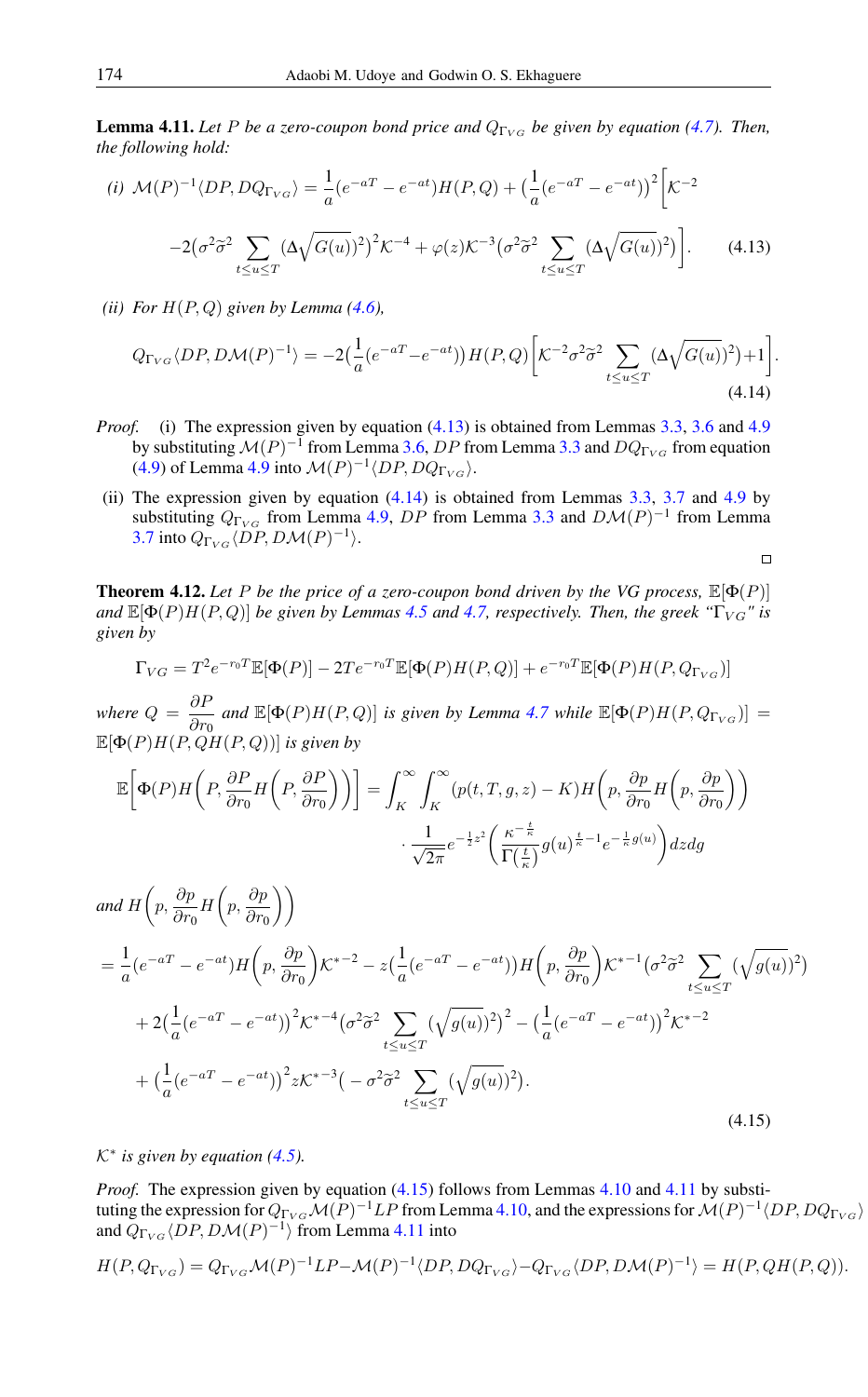Thus,

$$
H(P, Q_{\Gamma_{VG}}) = \frac{1}{a} (e^{-aT} - e^{-at}) H(P, Q) \mathcal{K}^{-2} (\sigma^2 \tilde{\sigma}^2 \sum_{t \le u \le T} (\Delta \sqrt{G(u)})^2)
$$
  
+  $\varphi(z) (\frac{1}{a} (e^{-aT} - e^{-at})) H(P, Q) \mathcal{K}^{-1} + 2 (\frac{1}{a} (e^{-aT} - e^{-at}))^2 \mathcal{K}^{-4} (\sigma^2 \tilde{\sigma}^2 \sum_{t \le u \le T} (\Delta \sqrt{G(u)})^2)^2$   
-  $(\frac{1}{a} (e^{-aT} - e^{-at}))^2 \mathcal{K}^{-2} + (\frac{1}{a} (e^{-aT} - e^{-at}))^2 Z \mathcal{K}^{-3} (- \sigma^2 \tilde{\sigma}^2 \sum_{t \le u \le T} (\Delta \sqrt{G(u)})^2).$ 

Moreover,

$$
\mathbb{E}[\Phi(P)H(P,Q_{\Gamma_{VG}})] = \mathbb{E}\left[\Phi(P)H\left(P,\frac{\partial P}{\partial r_0}H\left(P,\frac{\partial P}{\partial r_0}\right)\right)\right]
$$
\n
$$
= \int_{\mathbb{R}} \int_{\mathbb{R}} \max(p(t,T,g,z) - K,0)H\left(p,\frac{\partial p}{\partial r_0}H\left(p,\frac{\partial p}{\partial r_0}\right)\right) \frac{1}{\sqrt{2\pi}} e^{-\frac{1}{2}z^2} \left(\frac{\kappa^{-\frac{t}{\kappa}}}{\Gamma(\frac{t}{\kappa})} g(u)^{\frac{t}{\kappa}-1} e^{-\frac{1}{\kappa}g(u)}\right) dz dg.
$$
\nHence, the result follows.

Hence, the result follows.

Remark 4.13. We have extended the work of Bavouzet-Morel & Messaoud [\[2\]](#page-16-5) and Bayazit & Nolder [\[3\]](#page-16-6) to the sensitivity analysis of interest rate derivatives in a Lévy market. We extended the Vasicek interest rate model by considering a subordinated Lévy process called the *variance gamma process*, whose properties capture jumps, excess kurtosis and skewness in the interest rate derivative market. The jumps generated by the gamma process using the variance parameter  $\kappa'$  takes care of sudden or rare events in the bond market. The extended Vasicek model was used to derive the price of the zero-coupon bond. The greeks, namely: delta  $\triangle_{VG}$  and gamma  $\Gamma_{VG}$  were obtained using Malliavin integration by parts formula. For a call option,  $\Delta_{VG}$  lies between 0 and 1.  $\Gamma_{VG}$  measures the rate of change in the bond option's price as a result of changes in  $\triangle_{VG}$ . The greeks derived in this paper will help bond market investors in a variance gamma Lévy market to predict possible outcomes of investing in a given bond and the effect of taking certain decisions on an investment in the future, so as to minimize risks. The work has bridged the gap of not having adequate model that captures jumps of different magnitudes which occur in variance gamma interest rate derivative Lévy markets. For example, the presence of the pandemic 'corona virus' has contributed to jumps of different magnitudes in the market and can only be adequately modelled using the Lévy processes such as the variance gamma process.

# <span id="page-16-0"></span>References

- <span id="page-16-7"></span>[1] D. Applebaum, *Lévy processes and stochastic calculus*, Cambridge University press (2004).
- <span id="page-16-5"></span>[2] M.-P. Bavouzet-Morel and M. Messaoud, Computation of greeks using Malliavin's calculus in jump type market models, *Electronic Journal of Probability* 11, no. 10, 276–300 (2006).
- <span id="page-16-6"></span>[3] D. Bayazit and C. A. Nolder, Malliavin calculus for Lévy markets and new sensitivities, *Quantitative Finance* 13, no. 8, 1257–1287 (2013).
- <span id="page-16-8"></span>[4] R. Cont and P. Tankov, *Financial modelling with jump processes*, Chapman & Hall/CRC Financial Mathematics Series, Chapman & Hall/CRC, BocaRaton, FL (2004).
- <span id="page-16-10"></span>[5] H. Corb, *Interest rate swaps and other derivatives*, Columbia University Press (2012).
- <span id="page-16-1"></span>[6] E. A. Daal and D. B. Madan, An empirical examination of the variance-gamma model for foreign currency options, *Journal of Business* 78, no. 6, 2121–2152 (2005).
- [7] G. O. S. Ekhaguere, *Lecture notes on Financial Mathematics* (Unpublished), University of Ibadan, Ibadan, Nigeria, (2010).
- <span id="page-16-2"></span>[8] F. A. Fard and N. Rong, Pricing and managing risks of ruin contingent life annuities under regimeswitching variance gamma process, *Ann Finance* 10, 315–332 (2014).
- <span id="page-16-4"></span>[9] D. Filipovic and S. Williams: A term structure model for dividends and interest rates, arXiv:1803.02249v2 (2019).
- <span id="page-16-9"></span>[10] N. Gabrielli, What is an affine process, https://nicolettagabrielli.weebly .com, (2011).
- <span id="page-16-3"></span>[11] S. Lang, R. Signer and K. Spremann, The choice of interest rate models and its effect on bank capital requirements regulation and financial stability, *International Journal of Economics and Finance* 10, no. 1, 74–92 (2018).